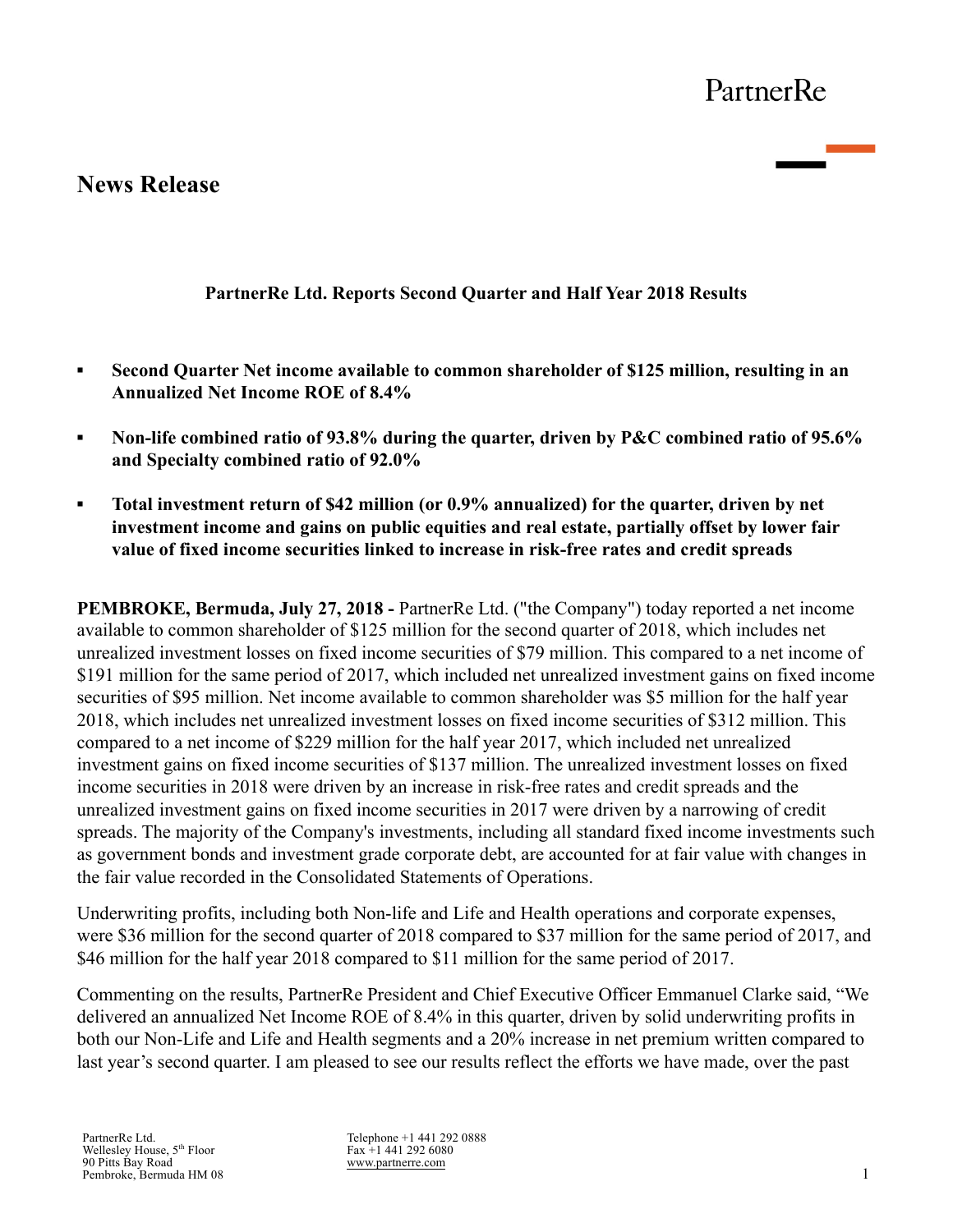# **News Release**

two years, to gain relevance with our key clients and brokers, and to find new attractive business opportunities.

Notwithstanding a competitive reinsurance market, we achieved a positive July 1 renewal where we continued to see increases in business margins. These results, in conjunction with continued improved efficiency in operating expenses, and the impact of higher reinvestment yields on our Investment portfolio, position our company well to deliver improved underwriting and financial results during the remainder of 2018."

Highlights for the second quarter of 2018 compared to the same period of 2017 and for the half year 2018 compared to the same period of 2017 are included below:

## **Non-Life:**

- Non-life net premiums written were up 21% for the second quarter of 2018 and 17% for the half year 2018 compared to the same periods of 2017. These increases were primarily due to new business written in both the P&C and Specialty segments.
- The Non-life underwriting profit was \$65 million (combined ratio of 93.8%) for the second quarter of 2018 compared to \$108 million (combined ratio of 87.7%) for the same period of 2017, and \$109 million (combined ratio of 94.3%) for the half year 2018 compared to \$136 million (combined ratio of 91.7%) for the same period of 2017, primarily reflecting lower prior years' reserve development and improved current accident year technical ratios.
- Net favorable prior years' reserve development of \$29 million (2.7 points) for the second quarter of 2018 was lower compared to \$110 million (12.6 points) for the same period of 2017. Net favorable prior year development of \$70 million (3.7 points) for the half year 2018 was lower compared to \$196 million (12.0 points) for the same period of 2017. Net favorable reserve development on Harvey, Irma and Maria 2017 events was \$5 million during the second quarter of 2018 (\$25 million during the half year 2018) and was offset by \$5 million negative development on the California wildfires (\$11 million during the half year 2018). Both the P&C and Specialty segments experienced net favorable development in the first half of 2018 and 2017.

## **Life and Health:**

• Net premiums written were up 19% in the second quarter of 2018 and 24% for the half year 2018 compared to the same periods of 2017, driven primarily by organic growth in the Life business, a favorable foreign exchange impact and higher rates in the Health business. The increase for the half year also reflects the inclusion of the Aurigen life premiums for two quarters in 2018 compared to only one quarter in 2017, following the acquisition of Aurigen on April 2, 2017.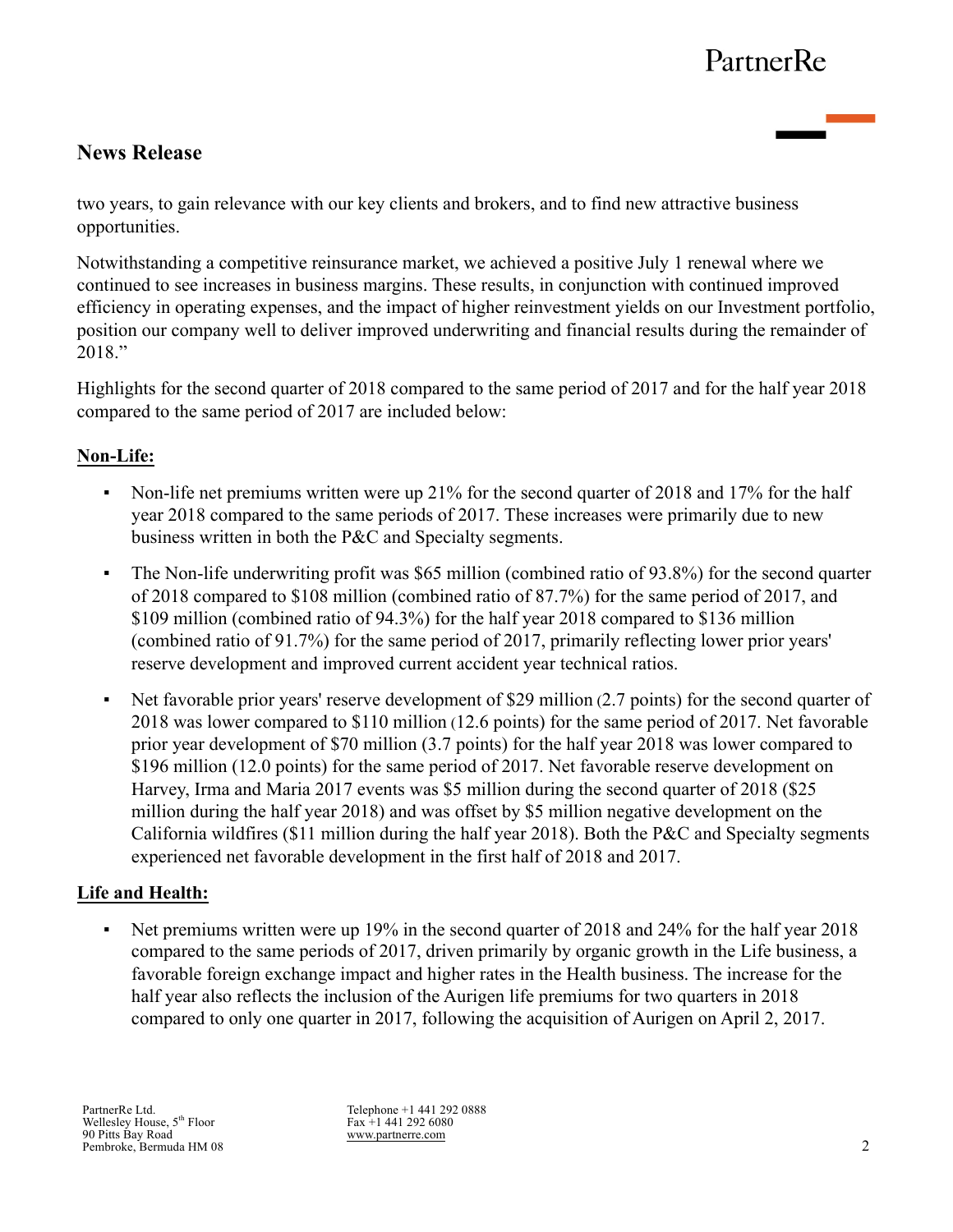# **News Release**

- Allocated underwriting result was a gain of \$20 million in the second quarter of 2018 compared to a loss of \$13 million in the second quarter of 2017, driven by a \$23 million improvement in Health and a \$10 million improvement in Life business.
- Allocated underwriting result for the half year 2018 was a gain of \$50 million compared to a loss of \$5 million in 2017, driven by a \$31 million improvement in Health and a \$24 million improvement in Life business.

## **Investments:**

- Net investment total return in the second quarter of 2018 was \$42 million, or 0.2%, and included net investment income of \$105 million, net realized and unrealized investment losses of \$74 million and interest in earnings of equity method investments of \$11 million. This compares to a positive total return of \$234 million, or 1.4%, for the second quarter of 2017, which included net investment income of \$103 million, net realized and unrealized investment gains of \$129 million, and interest in earnings of equity method investments of \$2 million. Net investment return for the half year 2018 was negative \$60 million, or 0.4%, and included net investment income of \$208 million, net realized and unrealized investment losses of \$296 million and interest in earnings of equity method investments of \$28 million. This compares to a positive return of \$363 million, or 2.1%, for the half year 2017, which included net investment income of \$201 million, net realized and unrealized investment gains of \$152 million and interest in earnings of equity method investments of \$10 million.
- Net investment income of \$105 million for the second quarter of 2018 was up \$2 million, or 2%, compared to the same period of 2017. Net investment income of \$208 million for the half year 2018 was up \$7 million, or 3%, compared to the same period of 2017.
- Net realized and unrealized investment losses of \$74 million in the second quarter of 2018 and \$296 million for the half year 2018, were driven by an increase in risk-free rates in the U.S. coupled with a widening of credit spreads in the U.S. and Europe. Financial assets (mainly alternative credit, public and private equity) and real estate reported a \$32 million gain for the quarter and \$57 million for the half year 2018. The net realized and unrealized investment gains of \$129 million in the second quarter of 2017 and \$152 million for the half year 2017 were primarily generated by fixed income securities, driven by a narrowing of investment grade corporate spreads, and a positive contribution from financial assets and real estate (\$38 million in the second quarter of 2017 and \$49 million for the half year 2017).
- Reinvestment rates are currently 3.3%, compared to the existing Company's fixed income investment portfolio yield of 2.8%.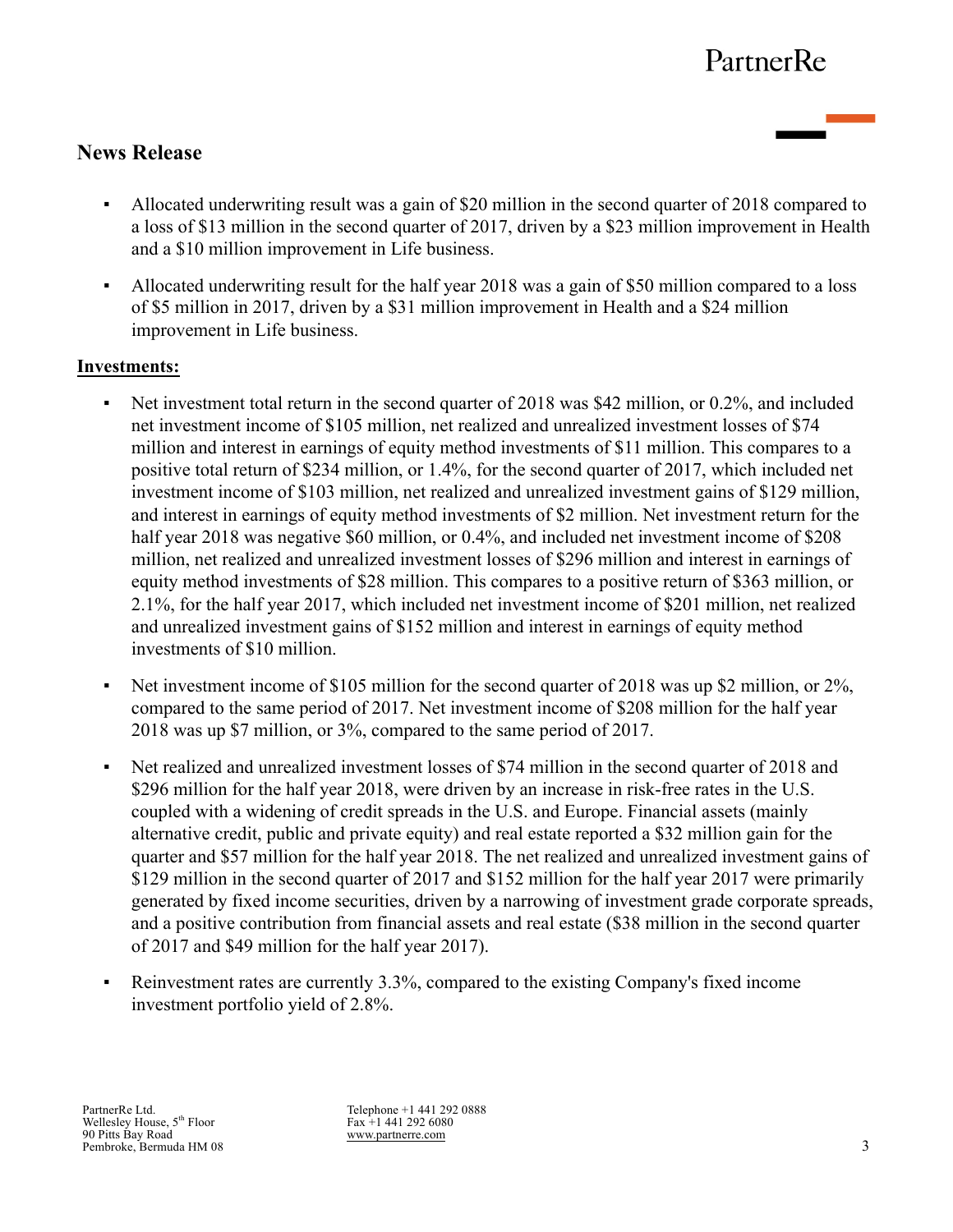# **News Release**

### **Other Income Statement Items:**

- Other expenses of \$77 million in the second quarter of 2018 were down \$13 million, or 15%, compared to \$90 million for the same period of 2017. This decrease in other expenses was primarily due to lower personnel costs, lower facilities expenses and transaction and reorganization costs incurred in the second quarter of 2017. Excluding the impact of foreign exchange, other expenses were down \$18 million, or 20%, compared to the second quarter of 2017. Other expenses of \$164 million for the half year 2018 were down \$16 million, or 9%, compared to \$180 million in the same period of 2017, primarily due to the same drivers as for the quarter. Excluding the impact of foreign exchange, other expenses were down \$25 million, or 14%, compared to the half year 2017.
- Net foreign exchange gains were \$84 million in the second quarter of 2018 (\$70 million in the half year 2018) compared to \$29 million loss in the second quarter of 2017 (\$66 million loss in half year 2017) driven by appreciation of the U.S. dollar during the course of 2018 (depreciation during the course of 2017) and hedging costs (mostly related to the U.S. dollar vs Euro hedging).
- Interest expense was \$11 million and \$22 million in the second quarter and half year 2018, respectively, while preferred dividends were \$12 million and \$23 million in the second quarter and half year 2018, respectively, and were comparable to the same periods of 2017.
- Income tax expense was \$9 million on pre-tax earnings of \$146 million in the second quarter of 2018 compared to \$22 million income tax expense on pre-tax earnings of \$224 million for the same period of 2017. Income tax benefit was \$6 million on pre-tax earnings of \$22 million for the half year 2018 compared to \$23 million tax expense on pre-tax earnings of \$276 million in the same period of 2017.

### **Balance Sheet and Capitalization:**

- Total investments, funds held–directly managed and cash and cash equivalents were \$16.6 billion at June 30, 2018, down 2.2% compared to December 31, 2017.
- Cash and cash equivalents and fixed maturities, which are government issued or investment grade fixed income securities, were \$13.6 billion at June 30, 2018, representing 84% of the cash and cash equivalents and total investments.
- The average credit rating and expected average duration of the fixed income portfolio at June 30, 2018 was A and 4.9 years, respectively, while the average duration of the Company's liabilities was 4.8 years.
- No dividends were declared to common shareholders in the second quarter of 2018. Dividends declared to common shareholders in the half year 2018 were \$48 million.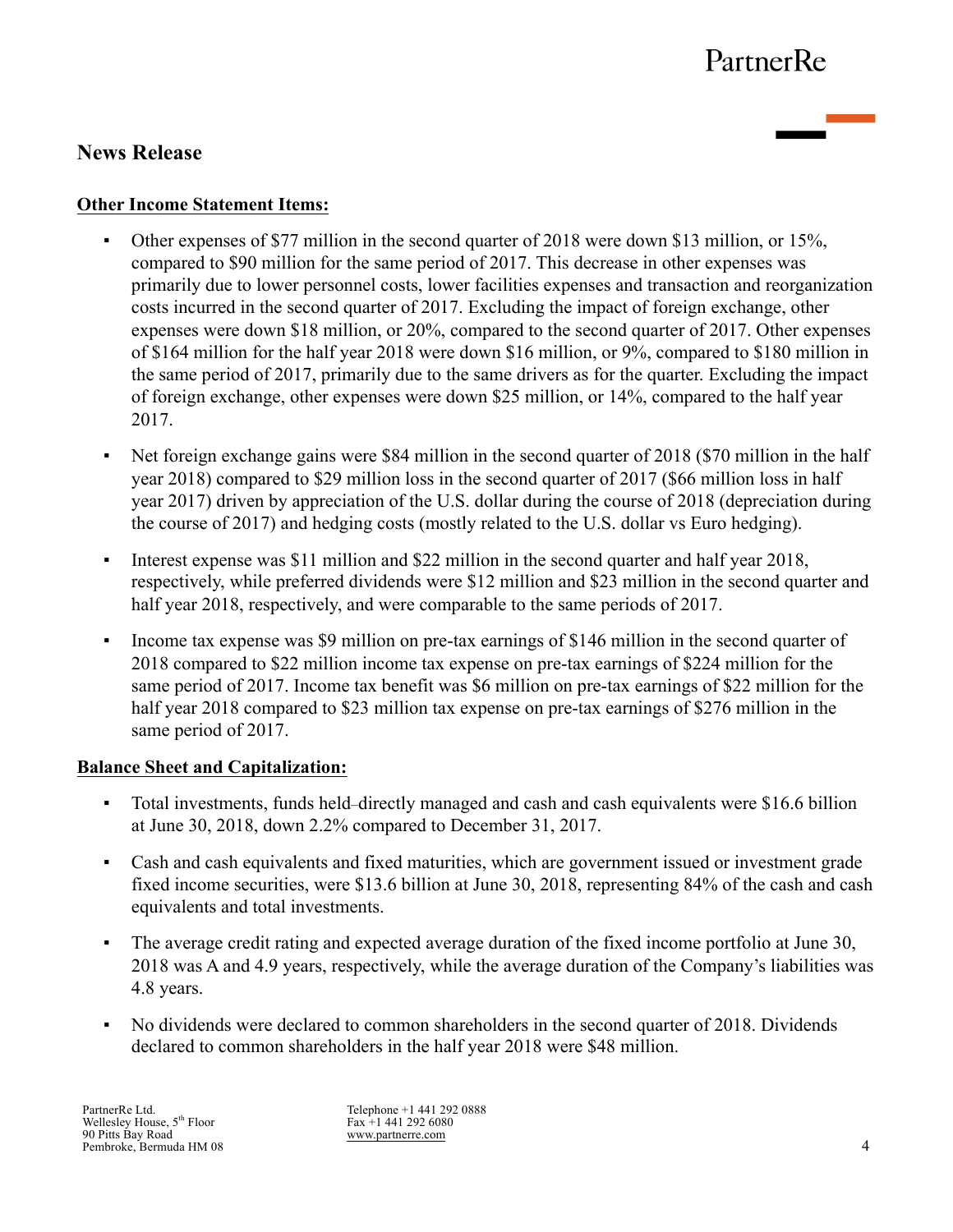# **News Release**

- Total capital was \$8.1 billion at June 30, 2018, down 1.4% compared to December 31, 2017, primarily due to dividends on common and preferred shares and the impact of the foreign currency translation adjustment.
- Common shareholder's equity (or book value) of \$6.0 billion and tangible book value of \$5.4 billion at June 30, 2018, were down 1.4% and 1.5%, respectively, compared to December 31, 2017 primarily due to dividends on common shares and the foreign currency translation adjustment. Book value at June 30, 2018, excluding dividends on common shares, was down 0.6% compared to December 31, 2017.
- On May 31, 2018, the Company submitted its required Financial Condition Report (FCR) for the year ended December 31, 2017 to the Company's Group regulator, the Bermuda Monetary Authority. The FCR includes, among other disclosures, the Group's required and available statutory capital. The Company uses the standard Bermuda Solvency Capital Requirement (BSCR) model to assess the Enhanced Capital Requirement (ECR), the required statutory capital and surplus. In the FCR, the Company reported an ECR of \$2,476 million, Available Statutory Economic Capital and Surplus of \$8,784 million, and a BSCR ratio of 355% as of December 31, 2017. Effective January 1, 2016, Bermuda was deemed Solvency II equivalent under the European Union's (EU) Solvency II initiative.

### **Cash Flows:**

- Cash provided by operating activities was \$127 million in the second quarter of 2018 compared to \$129 million in the same period of 2017. The positive cash flow was primarily driven by investment income.
- Cash used in investing activities was \$853 million in the second quarter of 2018 compared to \$637 million in the same period in 2017. The cash outflows primarily reflect purchases of fixed maturity securities. The cash outflows in the second quarter of 2017 were primarily due to the acquisition of Aurigen Capital Ltd. (Aurigen) and investments in public equity funds.
- Cash used in financing activities was \$12 million in the second quarter of 2018 compared to \$244 million in the same period in 2017. The cash outflows in the second quarter of 2018 were driven by the dividends paid to preferred shareholders. The cash outflows in the second quarter of 2017 were driven by a redemption of debt acquired in the Aurigen acquisition (\$207 million) as well as dividends paid to common and preferred shareholders.

**\_\_\_\_\_\_\_\_\_\_\_\_\_\_\_\_\_\_\_\_\_\_\_\_\_\_\_\_\_\_\_\_\_\_\_\_\_\_\_**

*PartnerRe Ltd. is a leading global reinsurer that helps insurance companies reduce their earnings volatility, strengthen their capital and grow their businesses through reinsurance solutions. Risks are underwritten on a*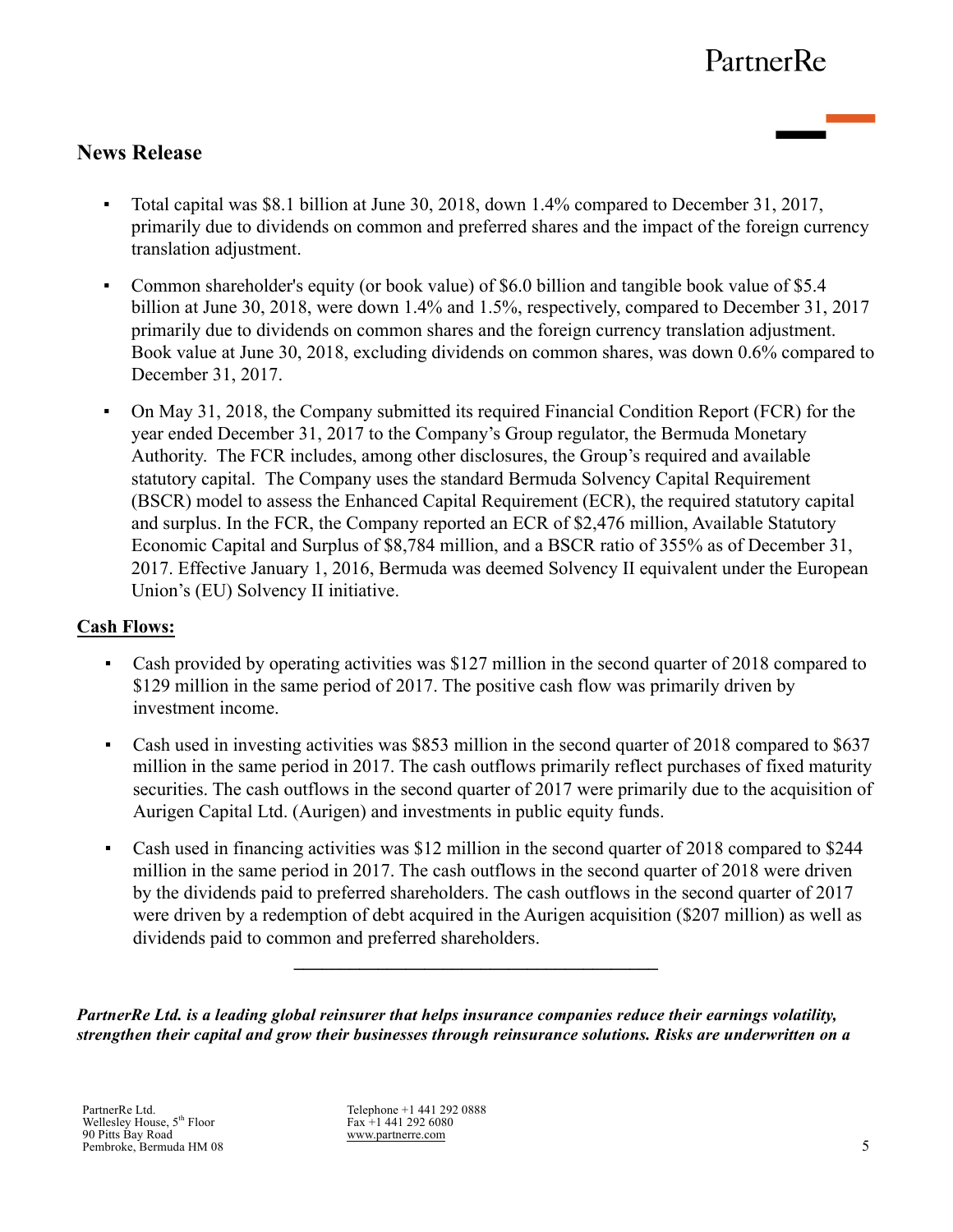# **News Release**

*worldwide basis through the Company's three segments: P&C, Specialty, and Life and Health. For the year ended December 31, 2017, total revenues were \$5.7 billion. At June 30, 2018, total assets were \$23.1 billion, total capital was \$8.1 billion and total shareholders' equity was \$6.7 billion. PartnerRe enjoys strong financial strength ratings as follows: A.M. Best A / Moody's A1 / Standard & Poor's A+.*

#### *PartnerRe on the Internet:* www.partnerre.com

**Forward-looking statements contained in this press release are based on the Company's assumptions and expectations concerning future events and financial performance and are made pursuant to the safe harbor provisions of the Private Securities Litigation Reform Act of 1995. Such statements are subject to significant business, economic and competitive risks and uncertainties that could cause actual results to differ materially from those reflected in the forward-looking statements. PartnerRe's forward-looking statements could be affected by numerous foreseeable and unforeseeable events and developments such as exposure to catastrophe or other large property and casualty losses, credit, interest, currency and other risks associated with the Company's investment portfolio, adequacy of reserves, levels and pricing of new and renewal business achieved, changes in accounting policies, risks associated with implementing business strategies, and other factors identified in the Company's reports filed or furnished with the Securities and Exchange Commission. In light of the significant uncertainties inherent in the forward-looking information contained herein, readers are cautioned not to place undue reliance on these forward-looking statements, which speak only as of the dates on which they are made. The Company disclaims any obligation to publicly update or revise any forward-looking information or statements.**

#### **Contacts: PartnerRe Ltd.**

(441) 292-0888 Investor Contact: Ryan Lipschutz Media Contact: Celia Powell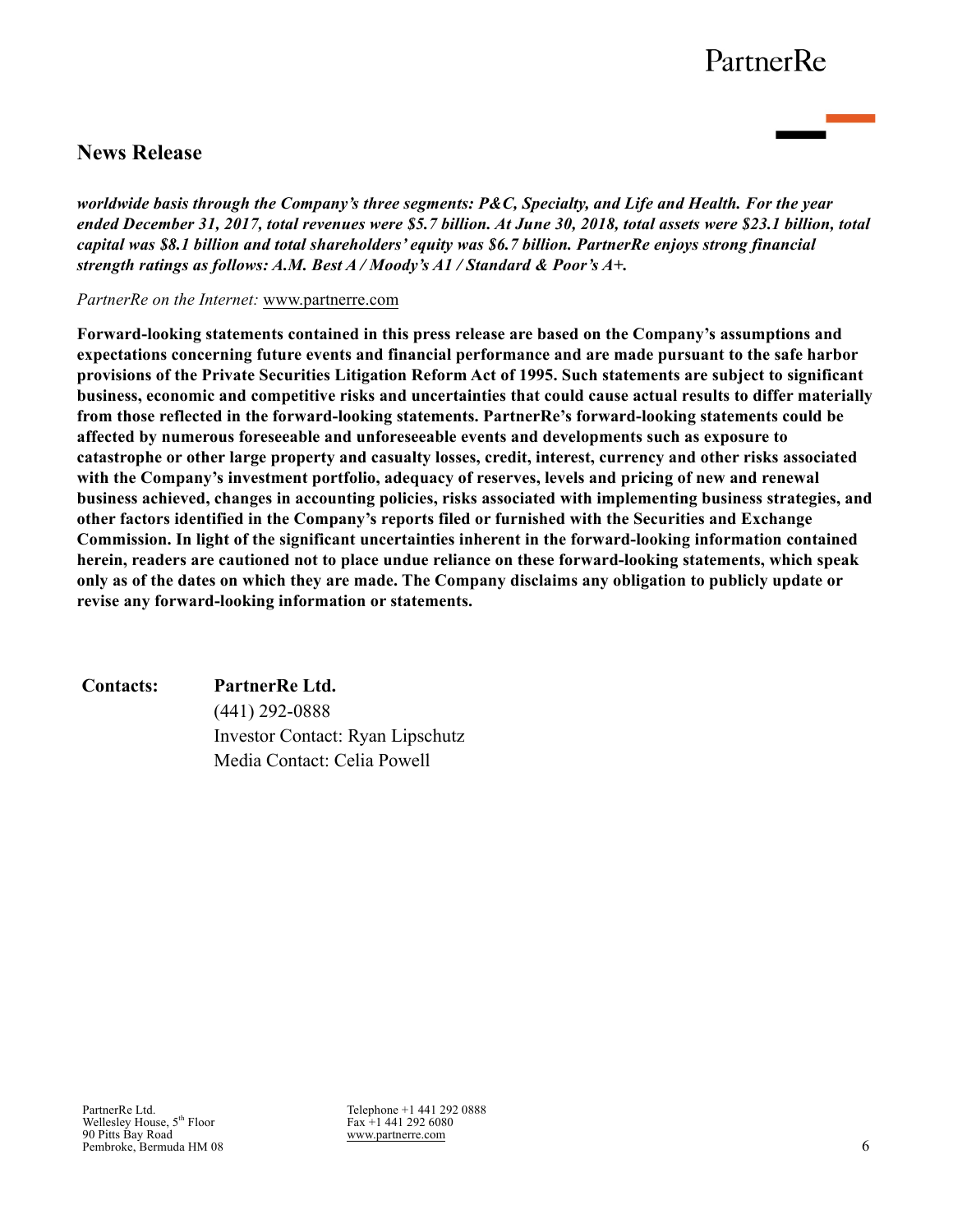### **PartnerRe Ltd. Consolidated Statements of Operations and Comprehensive Income (Loss) (1)**

(Expressed in thousands of U.S. dollars)

(Unaudited)

|                                                                                     |   | For the three months ended |              |               | For the six months ended |               |               |               |  |  |  |
|-------------------------------------------------------------------------------------|---|----------------------------|--------------|---------------|--------------------------|---------------|---------------|---------------|--|--|--|
|                                                                                     |   | June 30, 2018              |              | June 30, 2017 |                          | June 30, 2018 |               | June 30, 2017 |  |  |  |
| <b>Revenues</b>                                                                     |   |                            |              |               |                          |               |               |               |  |  |  |
| Gross premiums written                                                              | S | $1,677,106$ \$             |              | 1,459,689 \$  |                          | 3,481,947 \$  |               | 2,962,357     |  |  |  |
| Net premiums written                                                                | S | $1,561,103$ \$             |              | 1,297,781 \$  |                          | 3,142,756 \$  |               | 2,649,881     |  |  |  |
| Increase in unearned premiums                                                       |   | (106, 069)                 |              | (81,055)      |                          | (483, 694)    |               | (380, 178)    |  |  |  |
| Net premiums earned                                                                 |   | 1,455,034                  |              | 1,216,726     |                          | 2,659,062     |               | 2,269,703     |  |  |  |
| Net investment income                                                               |   | 105,239                    |              | 102,811       |                          | 207,638       |               | 201,381       |  |  |  |
| Net realized and unrealized investment (losses) gains <sup>(2)</sup>                |   | (73,609)                   |              | 129,389       |                          | (296,169)     |               | 152,257       |  |  |  |
| Other income                                                                        |   | 3,993                      |              | 4,028         |                          | 9,173         |               | 7,437         |  |  |  |
| <b>Total revenues</b>                                                               |   | 1,490,657                  |              | 1,452,954     |                          | 2,579,704     |               | 2,630,778     |  |  |  |
| <b>Expenses</b>                                                                     |   |                            |              |               |                          |               |               |               |  |  |  |
| Losses and loss expenses                                                            |   | 1,039,594                  |              | 806,416       |                          | 1,868,489     |               | 1,573,565     |  |  |  |
| Acquisition costs                                                                   |   | 306,392                    |              | 287,600       |                          | 590,013       |               | 512,300       |  |  |  |
| Other expenses $(3)$                                                                |   | 76,784                     |              | 90,198        |                          | 163,517       |               | 179,841       |  |  |  |
| Interest expense                                                                    |   | 10,885                     |              | 11,121        |                          | 21,632        |               | 21,374        |  |  |  |
| Amortization of intangible assets                                                   |   | 5,853                      |              | 6,322         |                          | 11,754        |               | 12,026        |  |  |  |
| Net foreign exchange (gains) losses                                                 |   | (83, 733)                  |              | 28,479        |                          | (69,902)      |               | 66,130        |  |  |  |
| <b>Total expenses</b>                                                               |   | 1,355,775                  |              | 1,230,136     |                          | 2,585,503     |               | 2,365,236     |  |  |  |
| Income (loss) before taxes and interest in earnings of equity method<br>investments |   | 134,882                    |              | 222,818       |                          | (5,799)       |               | 265,542       |  |  |  |
| Income tax expense (benefit)                                                        |   | 9,274                      |              | 21,673        |                          | (5,798)       |               | 22,960        |  |  |  |
| Interest in earnings of equity method investments                                   |   | 10,710                     |              | 1,623         |                          | 28,173        |               | 9,989         |  |  |  |
| <b>Net income</b>                                                                   |   | 136,318                    |              | 202,768       |                          | 28,172        |               | 252,571       |  |  |  |
| Preferred dividends                                                                 |   | 11,604                     |              | 11,604        |                          | 23,208        |               | 23,208        |  |  |  |
| Net income available to common shareholder                                          | S | 124,714 \$                 |              | $191,164$ \$  |                          | 4,964         | <sup>\$</sup> | 229,363       |  |  |  |
| <b>Comprehensive income (loss)</b>                                                  | S | 110,479                    | <sup>S</sup> | 189,558 \$    |                          | $(13,961)$ \$ |               | 225,014       |  |  |  |

*(1) On March 18, 2016, Exor N.V. acquired 100% of the Company's common shares. As such, per share data is no longer meaningful and has been excluded. PartnerRe common shares are no longer traded on the NYSE.*

*(2) Net realized and unrealized investment (losses) gain include net unrealized losses of \$51 million and \$273 million for the three months and six months ended June 30, 2018, respectively, and net unrealized gains of \$131 million and \$169 million for the three months and six months ended June 30, 2017, respectively.*

*(3) Other expenses for the three and six months ended June 30, 2018 include \$nil and \$9 million of reorganization related costs, respectively. Other expenses for the three and six months ended June 30, 2017 include \$7 million and \$16 million, respectively, of transaction and reorganization related costs. Other expenses for the three months and six months ended June 30, 2018 also include Aurigen's expenses of \$5 million and \$8 million, respectively following the acquisition of Aurigen on April 2, 2017. Other expenses for the six months ended June 30, 2017 included \$3 million of Aurigen expenses.*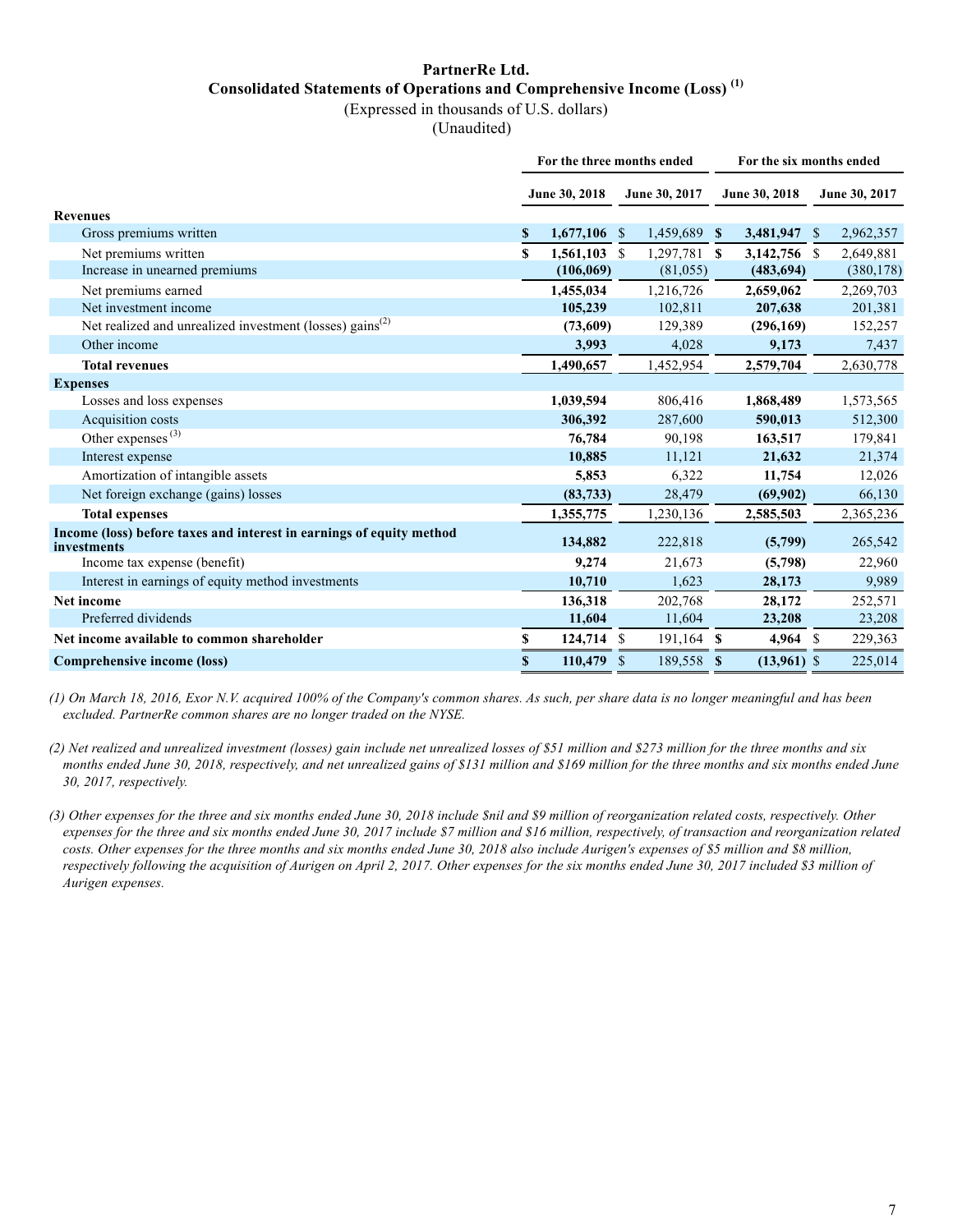#### **PartnerRe Ltd. Consolidated Balance Sheets**  (Expressed in thousands of U.S. dollars, except parenthetical share data) (Unaudited)

|                                                                                                                           |              | June 30, 2018 | December 31, 2017 |
|---------------------------------------------------------------------------------------------------------------------------|--------------|---------------|-------------------|
| <b>Assets</b>                                                                                                             |              |               |                   |
| Investments:                                                                                                              |              |               |                   |
| Fixed maturities, at fair value                                                                                           | S            | 12,823,485 \$ | 12,654,859        |
| Short-term investments, at fair value                                                                                     |              | 131,282       | 4,400             |
| Equities, at fair value                                                                                                   |              | 725,449       | 638,596           |
| Investments in real estate                                                                                                |              | 80,951        | 83,098            |
| Other invested assets                                                                                                     |              | 1,467,137     | 1,385,258         |
| <b>Total investments</b>                                                                                                  |              | 15,228,304    | 14,766,211        |
| Funds held - directly managed                                                                                             |              | 420,138       | 424,765           |
| Cash and cash equivalents                                                                                                 |              | 933,255       | 1,772,012         |
| Accrued investment income                                                                                                 |              | 114,729       | 120,805           |
| Reinsurance balances receivable                                                                                           |              | 3,162,259     | 2,724,844         |
| Reinsurance recoverable on paid and unpaid losses                                                                         |              | 747,480       | 828,807           |
| Funds held by reinsured companies                                                                                         |              | 813,036       | 801,451           |
| Deferred acquisition costs                                                                                                |              | 757,646       | 672,307           |
| Deposit assets                                                                                                            |              | 74,929        | 78,542            |
| Net tax assets                                                                                                            |              | 168,305       | 133,169           |
| Goodwill                                                                                                                  |              | 456,380       | 456,380           |
| Intangible assets                                                                                                         |              | 152,617       | 160,234           |
| Other assets                                                                                                              |              | 45,098        | 41,237            |
| <b>Total assets</b>                                                                                                       | S            | 23,074,176 \$ | 22,980,764        |
| <b>Liabilities</b>                                                                                                        |              |               |                   |
| Non-life reserves                                                                                                         | \$           | 9,313,477 \$  | 9,710,457         |
| Life and health reserves                                                                                                  |              | 2,510,238     | 2,490,474         |
| Unearned premiums                                                                                                         |              | 2,378,993     | 1,818,999         |
| Other reinsurance balances payable                                                                                        |              | 339,531       | 292,077           |
| Deposit liabilities                                                                                                       |              | 8,819         | 10,864            |
| Net tax liabilities                                                                                                       |              | 131,083       | 154,947           |
| Accounts payable, accrued expenses and other                                                                              |              | 302,855       | 302,021           |
| Debt related to senior notes                                                                                              |              | 1,358,082     | 1,384,824         |
| Debt related to capital efficient notes                                                                                   |              | 70,989        | 70,989            |
| <b>Total liabilities</b>                                                                                                  |              | 16,414,067    | 16,235,652        |
| <b>Shareholders' Equity</b>                                                                                               |              |               |                   |
| Common shares (par value \$0.00000001; issued: 100,000,000 shares)                                                        |              |               |                   |
| Preferred shares (par value \$1.00; issued and outstanding: 28,169,062 shares; aggregate<br>liquidation value: \$704,227) |              | 28,169        | 28,169            |
| Additional paid-in capital                                                                                                |              | 2,396,530     | 2,396,530         |
| Accumulated other comprehensive loss                                                                                      |              | (132, 414)    | (90, 281)         |
| Retained earnings                                                                                                         |              | 4,367,824     | 4,410,694         |
| Total shareholders' equity                                                                                                |              | 6,660,109     | 6,745,112         |
| Total liabilities and shareholders' equity                                                                                | $\mathbf{s}$ | 23,074,176 \$ | 22,980,764        |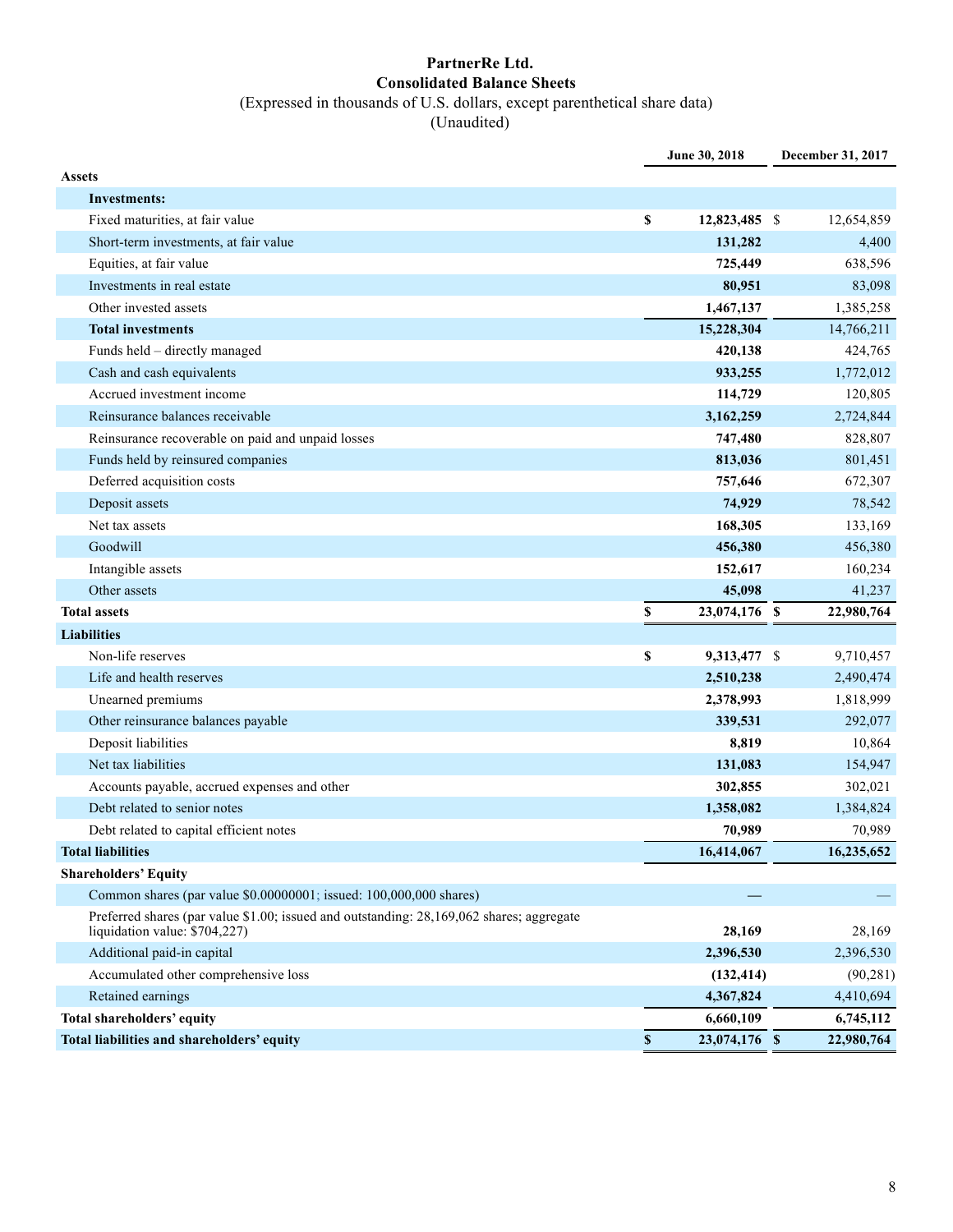#### **PartnerRe Ltd. Condensed Consolidated Statements of Cash Flows** (Expressed in thousands of U.S. dollars) (Unaudited)

|                                                 | For the three months ended |               |            |  | For the six months ended |  |               |  |
|-------------------------------------------------|----------------------------|---------------|------------|--|--------------------------|--|---------------|--|
|                                                 | June 30, 2018              | June 30, 2017 |            |  | June 30, 2018            |  | June 30, 2017 |  |
| Net cash provided by operating activities       | 127,036                    |               | 128,492 \$ |  | 91,354                   |  | 127,600       |  |
| Net cash used in investing activities           | (852,764)                  |               | (637, 574) |  | (883,905)                |  | (552, 059)    |  |
| Net cash used in financing activities           | (11,604)                   |               | (243, 734) |  | (71, 043)                |  | (255, 337)    |  |
| Effect of foreign exchange rate changes on cash | 15,461                     |               | 19.455     |  | 24,837                   |  | 24,597        |  |
| Decrease in cash and cash equivalents           | (721, 871)                 |               | (733, 361) |  | (838, 757)               |  | (655, 199)    |  |
| Cash and cash equivalents - beginning of period | 1,655,126                  |               | 1,851,490  |  | 1,772,012                |  | 1,773,328     |  |
| Cash and cash equivalents - end of period       | 933,255                    |               | 1,118,129  |  | 933,255                  |  | 1,118,129     |  |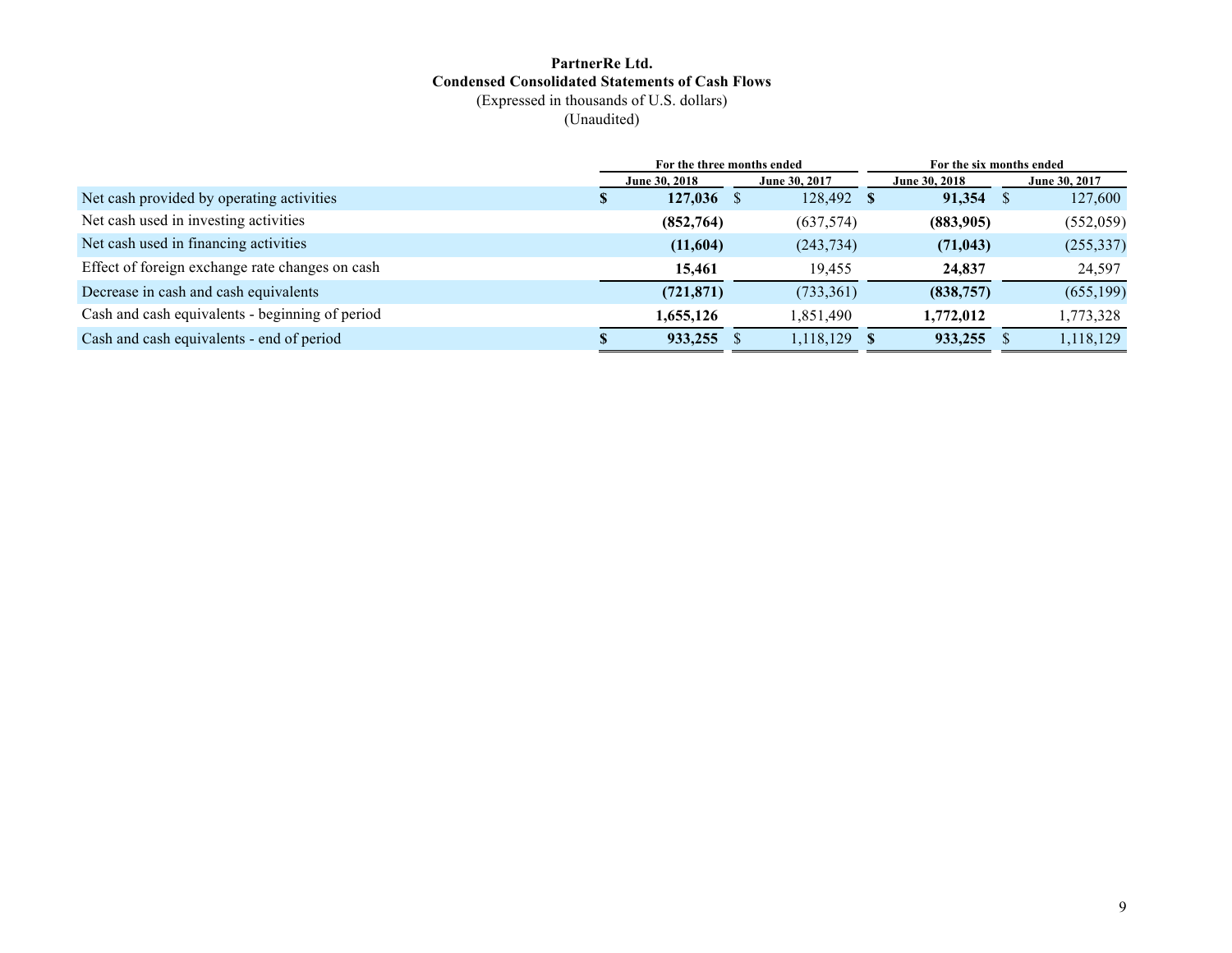#### **PartnerRe Ltd. Consolidated Statements of Comprehensive Income (Loss)** (Expressed in thousands of U.S. dollars) (Unaudited)

|                                                                     |                      | For the three months ended |  |               | For the six months ended |               |
|---------------------------------------------------------------------|----------------------|----------------------------|--|---------------|--------------------------|---------------|
|                                                                     | <b>June 30, 2018</b> |                            |  | June 30, 2017 | <b>June 30, 2018</b>     | June 30, 2017 |
| Net income                                                          |                      | $136,318$ \$               |  | 202,768 \$    | $28,172$ \$              | 252,571       |
| Change in currency translation adjustment                           |                      | (27, 125)                  |  | (11, 775)     | (42,099)                 | (25, 142)     |
| Change in net unrealized gains or losses on investments, net of tax |                      | (73)                       |  | (76)          | (148)                    | (153)         |
| Change in unfunded pension obligation, net of tax                   |                      | 1.359                      |  | (1.359)       | 114                      | (2,262)       |
| <b>Comprehensive income (loss)</b>                                  |                      | $110,479$ \$               |  | 189,558 \$    | $(13,961)$ \$            | 225,014       |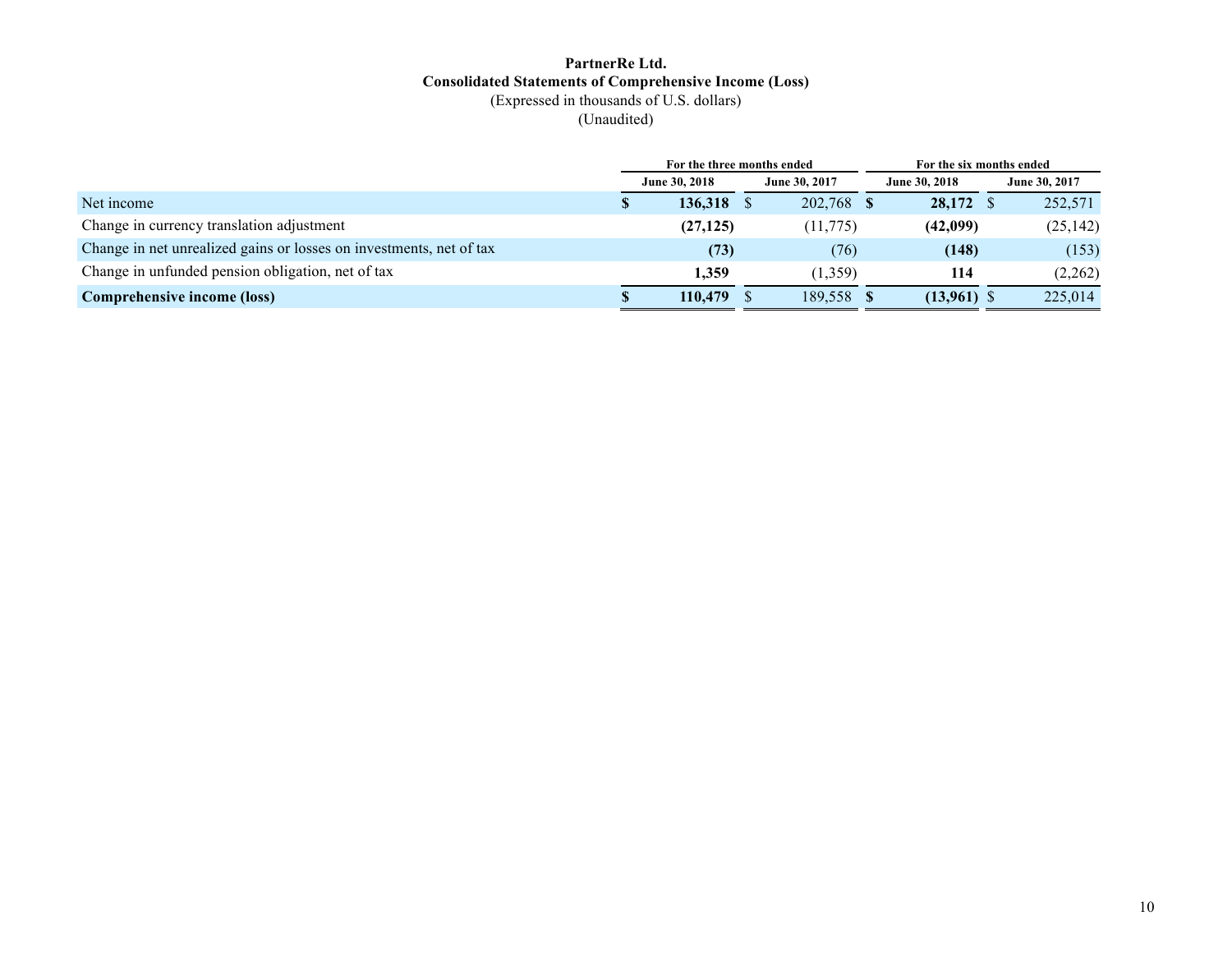### **PartnerRe Ltd. Segment Information**

(Expressed in millions of U.S. dollars, except percentages)

(Unaudited)

|                                                   | For the three months ended June 30, 2018 |       |                             |                          |                          |       |                               |        |                        |                          |               |         |
|---------------------------------------------------|------------------------------------------|-------|-----------------------------|--------------------------|--------------------------|-------|-------------------------------|--------|------------------------|--------------------------|---------------|---------|
|                                                   | P&C<br>segment                           |       | <b>Specialty</b><br>segment |                          | <b>Total</b><br>Non-life |       | Life<br>and Health<br>segment |        | Corporate<br>and Other |                          | <b>Total</b>  |         |
| Gross premiums written                            | \$                                       | 623   | $\mathbf{s}$                | 627                      | \$                       | 1,250 | $\mathbf{s}$                  | 427    | $\mathbf{s}$           | $\overline{\phantom{0}}$ | <sup>\$</sup> | 1,677   |
| Net premiums written                              | \$                                       | 579   | S                           | 571                      | \$                       | 1,150 | <sup>\$</sup>                 | 411    | <sup>S</sup>           | $\overline{\phantom{0}}$ | \$            | 1,561   |
| Increase in unearned premiums                     |                                          | (80)  |                             | (24)                     |                          | (104) |                               | (2)    |                        |                          |               | (106)   |
| Net premiums earned                               | \$                                       | 499   | $\mathbb{S}$                | 547                      | $\mathbb{S}$             | 1,046 | $\mathbf{s}$                  | 409 \$ |                        |                          | <b>S</b>      | 1,455   |
| Losses and loss expenses                          |                                          | (336) |                             | (349)                    |                          | (685) |                               | (355)  |                        | —                        |               | (1,040) |
| Acquisition costs                                 |                                          | (124) |                             | (146)                    |                          | (270) |                               | (36)   |                        | $\overline{\phantom{0}}$ |               | (306)   |
| <b>Technical result</b>                           | S                                        | 39    | S                           | 52                       | S                        | 91    | $\mathbf{s}$                  | 18S    |                        | $-$ s                    |               | 109     |
| Other income                                      |                                          |       |                             | $\overline{\phantom{0}}$ |                          |       |                               | 3      |                        | $\mathbf{1}$             |               | 4       |
| Other expenses                                    |                                          | (17)  |                             | (9)                      |                          | (26)  |                               | (17)   |                        | (34)                     |               | (77)    |
| <b>Underwriting result</b>                        | \$                                       | 22    | S                           | 43                       | S                        | 65    | S                             | 4      |                        | $n/a$ \$                 |               | 36      |
| Net investment income                             |                                          |       |                             |                          |                          |       |                               | 16     |                        | 89                       |               | 105     |
| <b>Allocated underwriting result</b>              |                                          |       |                             |                          |                          |       | S                             | 20     |                        | n/a                      |               | n/a     |
| Net realized and unrealized investment losses     |                                          |       |                             |                          |                          |       |                               |        |                        | (74)                     |               | (74)    |
| Interest expense                                  |                                          |       |                             |                          |                          |       |                               |        |                        | (11)                     |               | (11)    |
| Amortization of intangible assets                 |                                          |       |                             |                          |                          |       |                               |        |                        | (6)                      |               | (6)     |
| Net foreign exchange gains                        |                                          |       |                             |                          |                          |       |                               |        |                        | 84                       |               | 84      |
| Income tax expense                                |                                          |       |                             |                          |                          |       |                               |        |                        | (9)                      |               | (9)     |
| Interest in earnings of equity method investments |                                          |       |                             |                          |                          |       |                               |        |                        | 11                       |               | 11      |
| <b>Net income</b>                                 |                                          |       |                             |                          |                          |       |                               |        |                        | n/a                      | -8            | 136     |
| Loss ratio <sup>(1)</sup>                         |                                          | 67.3% |                             | 63.7%                    |                          | 65.5% |                               |        |                        |                          |               |         |
| Acquisition ratio <sup>(2)</sup>                  |                                          | 24.9  |                             | 26.7                     |                          | 25.8  |                               |        |                        |                          |               |         |
| Technical ratio $^{(3)}$                          |                                          | 92.2% |                             | 90.4%                    |                          | 91.3% |                               |        |                        |                          |               |         |
| Other expense ratio <sup>(4)</sup>                |                                          | 3.4   |                             | 1.6                      |                          | 2.5   |                               |        |                        |                          |               |         |
| Combined ratio $(5)$                              |                                          | 95.6% |                             | 92.0%                    |                          | 93.8% |                               |        |                        |                          |               |         |
|                                                   |                                          |       |                             |                          |                          |       |                               |        |                        |                          |               |         |

**For the three months ended June 30, 2017**

|                                                   |                    | P&C<br>segment |              | <b>Specialty</b><br>segment |              | Total<br>Non-life |              | Life<br>and Health<br>segment | Corporate<br>and Other |              | <b>Total</b>   |
|---------------------------------------------------|--------------------|----------------|--------------|-----------------------------|--------------|-------------------|--------------|-------------------------------|------------------------|--------------|----------------|
| Gross premiums written                            | \$                 | 618            | \$           | 484                         | \$           | 1,102             | \$           | 358                           | \$<br>—                | \$           | 1,460          |
| Net premiums written                              | \$                 | 526            | \$           | 428                         | \$           | 954               | $\mathbf S$  | 344 \$                        |                        |              | 1,298          |
| Increase in unearned premiums                     |                    | (74)           |              | (6)                         |              | (80)              |              | (1)                           |                        |              | (81)           |
| Net premiums earned                               | $\mathbf{\hat{s}}$ | 452            | $\mathbf{s}$ | 422                         | $\mathbb{S}$ | 874               | $\mathbb{S}$ | 343S                          |                        | $\mathbb{S}$ | 1,217          |
| Losses and loss expenses                          |                    | (281)          |              | (208)                       |              | (489)             |              | (317)                         |                        |              | (806)          |
| Acquisition costs                                 |                    | (129)          |              | (121)                       |              | (250)             |              | (38)                          | —                      |              | (288)          |
| <b>Technical result</b>                           | \$                 | 42             | S            | 93                          | S            | 135               | S            | $(12)$ \$                     |                        | S            | 123            |
| Other income                                      |                    |                |              |                             |              |                   |              | 3                             | $\mathbf{1}$           |              | $\overline{4}$ |
| Other expenses                                    |                    | (19)           |              | (8)                         |              | (27)              |              | (18)                          | (45)                   |              | (90)           |
| <b>Underwriting result</b>                        | $\mathbf{s}$       | 23             | S            | 85                          | $\mathbf{s}$ | 108               | $\mathbf{s}$ | (27)                          | $n/a$ \$               |              | 37             |
| Net investment income                             |                    |                |              |                             |              |                   |              | 14                            | 89                     |              | 103            |
| <b>Allocated underwriting result</b>              |                    |                |              |                             |              |                   | \$           | (13)                          | n/a                    |              | n/a            |
| Net realized and unrealized investment gains      |                    |                |              |                             |              |                   |              |                               | 129                    |              | 129            |
| Interest expense                                  |                    |                |              |                             |              |                   |              |                               | (11)                   |              | (11)           |
| Amortization of intangible assets                 |                    |                |              |                             |              |                   |              |                               | (6)                    |              | (6)            |
| Net foreign exchange losses                       |                    |                |              |                             |              |                   |              |                               | (29)                   |              | (29)           |
| Income tax expense                                |                    |                |              |                             |              |                   |              |                               | (22)                   |              | (22)           |
| Interest in earnings of equity method investments |                    |                |              |                             |              |                   |              |                               | $\overline{2}$         |              | $\overline{2}$ |
| <b>Net income</b>                                 |                    |                |              |                             |              |                   |              |                               | n/a                    | £.           | 203            |
| Loss ratio <sup>(1)</sup>                         |                    | 62.2%          |              | 49.4%                       |              | 56.0%             |              |                               |                        |              |                |
| Acquisition ratio <sup>(2)</sup>                  |                    | 28.6           |              | 28.5                        |              | 28.6              |              |                               |                        |              |                |
| Technical ratio $(3)$                             |                    | 90.8%          |              | 77.9%                       |              | 84.6%             |              |                               |                        |              |                |
| Other expense ratio <sup>(4)</sup>                |                    | 4.1            |              | 2.0                         |              | 3.1               |              |                               |                        |              |                |
| Combined ratio $(5)$                              |                    | 94.9%          |              | 79.9%                       |              | 87.7%             |              |                               |                        |              |                |

*(1) Loss ratio is obtained by dividing losses and loss expenses by net premiums earned.*

*(2) Acquisition ratio is obtained by dividing acquisition costs by net premiums earned.*

*(3) Technical ratio is defined as the sum of the loss ratio and the acquisition ratio.*

*(4) Other expense ratio is obtained by dividing other expenses by net premiums earned.*

*(5) Combined ratio is defined as the sum of the technical ratio and the other expense ratio.*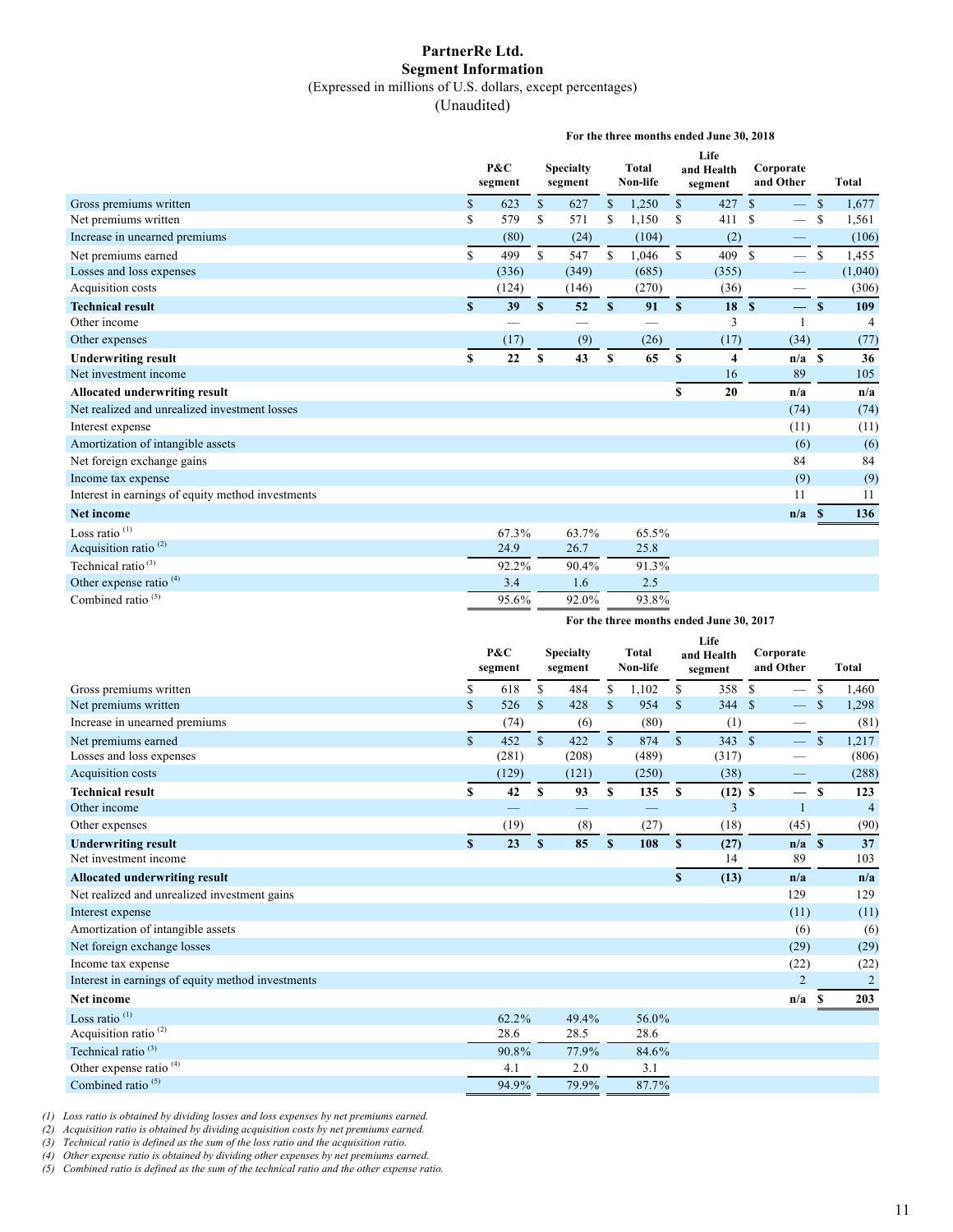#### **PartnerRe Ltd. Segment Information** (Expressed in millions of U.S. dollars, except percentages)

(Unaudited)

**For the six months ended June 30, 2018**

|                                                   |              | P&C<br>segment |               | <b>Specialty</b><br>segment |              | Total<br>Non-life |              | Life<br>and Health<br>segment |              | Corporate<br>and Other   |               | <b>Total</b> |
|---------------------------------------------------|--------------|----------------|---------------|-----------------------------|--------------|-------------------|--------------|-------------------------------|--------------|--------------------------|---------------|--------------|
| Gross premiums written                            | \$           | 1,519          | \$            | 1,131                       | \$           | 2,650             | $\mathbf{s}$ | 832                           | $\mathbf{s}$ | $\overline{\phantom{0}}$ | $\mathbb{S}$  | 3,482        |
| Net premiums written                              | \$           | 1,352          | \$            | 996                         | -S           | 2,348             | \$           | 795                           | -S           | $\overline{\phantom{m}}$ | <sup>\$</sup> | 3,143        |
| Increase in unearned premiums                     |              | (374)          |               | (106)                       |              | (480)             |              | (4)                           |              |                          |               | (484)        |
| Net premiums earned                               | \$           | 978            | $\mathcal{S}$ | 890                         | S            | 1,868             | $\mathbf S$  | 791 \$                        |              |                          | S             | 2,659        |
| Losses and loss expenses                          |              | (660)          |               | (533)                       |              | (1, 193)          |              | (675)                         |              |                          |               | (1, 868)     |
| Acquisition costs                                 |              | (262)          |               | (253)                       |              | (515)             |              | (75)                          |              |                          |               | (590)        |
| <b>Technical result</b>                           | $\mathbf{s}$ | 56             | $\mathbf{s}$  | 104                         | $\mathbf{s}$ | 160               | $\mathbf{s}$ | 41S                           |              | $\qquad \qquad -$        | $\mathbf{s}$  | 201          |
| Other income                                      |              |                |               |                             |              |                   |              | 7                             |              | $\overline{c}$           |               | 9            |
| Other expenses                                    |              | (36)           |               | (15)                        |              | (51)              |              | (30)                          |              | (83)                     |               | (164)        |
| <b>Underwriting result</b>                        | S            | 20             | \$            | 89                          | S            | 109               | $\mathbf{s}$ | 18                            |              | $n/a$ \$                 |               | 46           |
| Net investment income                             |              |                |               |                             |              |                   |              | 32                            |              | 176                      |               | 208          |
| Allocated underwriting result                     |              |                |               |                             |              |                   | \$           | 50                            |              | n/a                      |               | n/a          |
| Net realized and unrealized investment losses     |              |                |               |                             |              |                   |              |                               |              | (296)                    |               | (296)        |
| Interest expense                                  |              |                |               |                             |              |                   |              |                               |              | (22)                     |               | (22)         |
| Amortization of intangible assets                 |              |                |               |                             |              |                   |              |                               |              | (12)                     |               | (12)         |
| Net foreign exchange gains                        |              |                |               |                             |              |                   |              |                               |              | 70                       |               | 70           |
| Income tax benefit                                |              |                |               |                             |              |                   |              |                               |              | 6                        |               | 6            |
| Interest in earnings of equity method investments |              |                |               |                             |              |                   |              |                               |              | 28                       |               | 28           |
| <b>Net income</b>                                 |              |                |               |                             |              |                   |              |                               |              | n/a                      | <b>S</b>      | 28           |
| Loss ratio                                        |              | 67.5%          |               | 59.9%                       |              | 63.9%             |              |                               |              |                          |               |              |
| Acquisition ratio                                 |              | 26.8           |               | 28.4                        |              | 27.6              |              |                               |              |                          |               |              |
| Technical ratio                                   |              | 94.3%          |               | 88.3%                       |              | 91.5%             |              |                               |              |                          |               |              |
| Other expense ratio                               |              | 3.7            |               | 1.7                         |              | 2.8               |              |                               |              |                          |               |              |
| Combined ratio                                    |              | 98.0%          |               | 90.0%                       |              | 94.3%             |              |                               |              |                          |               |              |

#### **For the six months ended June 30, 2017**

|                                                   | $P\&C$<br><b>Specialty</b><br>segment<br>segment |       |               | Total<br>Non-life |              | Life<br>and Health<br>segment |               | Corporate<br>and Other |               | <b>Total</b>      |              |         |
|---------------------------------------------------|--------------------------------------------------|-------|---------------|-------------------|--------------|-------------------------------|---------------|------------------------|---------------|-------------------|--------------|---------|
| Gross premiums written                            | $\mathbf{\$}$                                    | 1.344 | $\mathbf S$   | 952               | \$           | 2,296                         | $\mathbf{s}$  | 666                    | $\mathbf{s}$  | $\qquad \qquad -$ | $\mathbb{S}$ | 2,962   |
| Net premiums written                              | \$                                               | 1,170 | \$            | 837               | \$           | 2,007                         | \$            | 643                    | <sup>\$</sup> | $\qquad \qquad$   | S            | 2,650   |
| Increase in unearned premiums                     |                                                  | (311) |               | (58)              |              | (369)                         |               | (11)                   |               |                   |              | (380)   |
| Net premiums earned                               | $\mathbf S$                                      | 859   | $\mathbf S$   | 779               | S            | 1,638                         | <sup>\$</sup> | 632                    | <sup>\$</sup> |                   | S            | 2,270   |
| Losses and loss expenses                          |                                                  | (568) |               | (437)             |              | (1,005)                       |               | (569)                  |               |                   |              | (1,574) |
| Acquisition costs                                 |                                                  | (219) |               | (223)             |              | (442)                         |               | (70)                   |               |                   |              | (512)   |
| <b>Technical result</b>                           | S                                                | 72    | <sup>\$</sup> | 119               | $\mathbf{s}$ | 191                           | $\mathbf{s}$  | $(7)$ \$               |               | $-$               | $\mathbf{s}$ | 184     |
| Other income                                      |                                                  |       |               |                   |              |                               |               | 6                      |               |                   |              |         |
| Other expenses                                    |                                                  | (39)  |               | (17)              |              | (56)                          |               | (31)                   |               | (93)              |              | (180)   |
| <b>Underwriting result</b>                        | S                                                | 34    | \$            | 102               | \$           | 136                           | S             | (32)                   |               | $n/a$ \$          |              | 11      |
| Net investment income                             |                                                  |       |               |                   |              |                               |               | 27                     |               | 174               |              | 201     |
| <b>Allocated underwriting result</b>              |                                                  |       |               |                   |              |                               | S             | (5)                    |               | n/a               |              | n/a     |
| Net realized and unrealized investment gains      |                                                  |       |               |                   |              |                               |               |                        |               | 152               |              | 152     |
| Interest expense                                  |                                                  |       |               |                   |              |                               |               |                        |               | (21)              |              | (21)    |
| Amortization of intangible assets                 |                                                  |       |               |                   |              |                               |               |                        |               | (12)              |              | (12)    |
| Net foreign exchange losses                       |                                                  |       |               |                   |              |                               |               |                        |               | (66)              |              | (66)    |
| Income tax expense                                |                                                  |       |               |                   |              |                               |               |                        |               | (23)              |              | (23)    |
| Interest in earnings of equity method investments |                                                  |       |               |                   |              |                               |               |                        |               | 10                |              | 10      |
| <b>Net income</b>                                 |                                                  |       |               |                   |              |                               |               |                        |               | n/a               | <sup>S</sup> | 252     |
| Loss ratio                                        |                                                  | 66.2% |               | 56.0%             |              | 61.3%                         |               |                        |               |                   |              |         |
| Acquisition ratio                                 |                                                  | 25.5  |               | 28.6              |              | 27.0                          |               |                        |               |                   |              |         |
| Technical ratio                                   |                                                  | 91.7% |               | 84.6%             |              | 88.3%                         |               |                        |               |                   |              |         |
| Other expense ratio                               |                                                  | 4.4   |               | 2.3               |              | 3.4                           |               |                        |               |                   |              |         |
| Combined ratio                                    |                                                  | 96.1% |               | 86.9%             |              | 91.7%                         |               |                        |               |                   |              |         |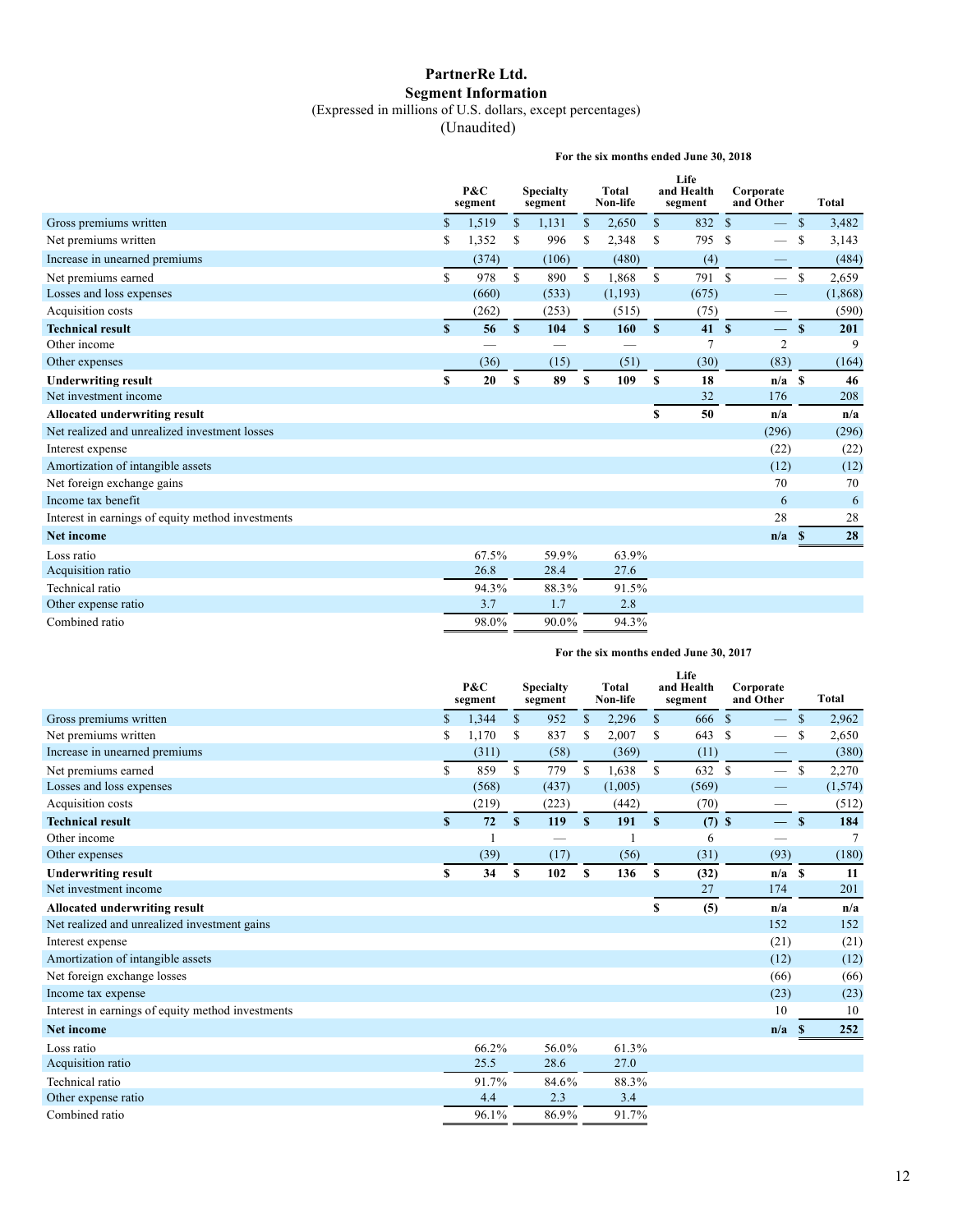#### **PartnerRe Ltd. Investment Portfolio**

(Expressed in millions of U.S. dollars, except percentages)

(Unaudited)

|                                                                                     |               | June 30, 2018  |                          |                        | December 31, 2017 |
|-------------------------------------------------------------------------------------|---------------|----------------|--------------------------|------------------------|-------------------|
| <b>Investments:</b>                                                                 |               |                |                          |                        |                   |
| <b>Fixed maturities</b>                                                             |               |                |                          |                        |                   |
| U.S. government                                                                     | $\mathbb{S}$  | 2,060          | 13 % \$                  | 2,184                  | 15 %              |
| U.S. government sponsored enterprises                                               |               | $\overline{2}$ | $\overline{\phantom{0}}$ | 22                     |                   |
| U.S. states, territories and municipalities                                         |               | 138            | 1                        | 690                    | 5                 |
| Non-U.S. sovereign government, supranational and government related                 |               | 2,073          | 14                       | 1,751                  | 12                |
| Corporate bonds                                                                     |               | 6,293          | 41                       | 6,129                  | 41                |
| Mortgage/asset-backed securities                                                    |               | 2,257          | 15                       | 1,879                  | 13                |
| Total fixed maturities                                                              |               | 12,823         | 84                       | 12,655                 | 86                |
| Short-term investments                                                              |               | 131            | $\mathbf{1}$             | $\overline{4}$         |                   |
| Equities                                                                            |               | 726            | 5                        | 639                    | $\overline{4}$    |
| Investments in real estate                                                          |               | 81             | $\qquad \qquad -$        | 83                     | $\mathbf{1}$      |
| Other invested assets                                                               |               | 1,467          | 10                       | 1,385                  | 9                 |
| <b>Total investments</b>                                                            | $\mathbf{s}$  | 15,228         | $100\%$ \$               | 14,766                 | 100%              |
| Cash and cash equivalents                                                           |               | 933            |                          | 1,772                  |                   |
| Total investments and cash and cash equivalents                                     |               | 16,161         |                          | 16,538                 |                   |
| <b>Maturity distribution:</b>                                                       |               |                |                          |                        |                   |
| One year or less                                                                    | $\mathbb{S}$  | 524            | $4\%$ \$                 | 280                    | $2\%$             |
| More than one year through five years                                               |               | 4,679          | 36                       | 4,259                  | 34                |
| More than five years through ten years                                              |               | 4,103          | 32                       | 4,126                  | 32                |
| More than ten years                                                                 |               | 1,391          | 11                       | 2,115                  | 17                |
| Subtotal                                                                            |               | 10,697         | 83                       | 10,780                 | 85                |
| Mortgage/asset-backed securities                                                    |               | 2,257          | 17                       | 1,879                  | 15                |
| Total fixed maturities and short-term investments                                   | $\mathbf{s}$  | 12,954         | $100\%$                  | S<br>12,659            | 100%              |
| Credit quality by market value (Total fixed maturities and short-term investments): |               |                |                          |                        |                   |
| <b>AAA</b>                                                                          | $\mathsf{\$}$ | 1,102          | $9\%$ \$                 | 902                    | $7\%$             |
| AA                                                                                  |               | 5,492          | 42                       | 5,530                  | 44                |
| A                                                                                   |               | 2,706          | 21                       | 2,603                  | 21                |
| <b>BBB</b>                                                                          |               | 3,357          | 26                       | 3,310                  | 26                |
| Below Investment Grade/Unrated                                                      |               | 297            | $\overline{2}$           | 314                    | 2                 |
|                                                                                     | S             | 12,954         | $100\,\%$                | $\mathbf{s}$<br>12,659 | 100 %             |
| Expected average duration <sup>(1)</sup>                                            |               |                | 4.9 Yrs                  |                        | 4.7 Yrs           |
| Average yield to maturity at market <sup>(1)</sup>                                  |               |                | 3.3%                     |                        | 2.8%              |
| Average credit quality                                                              |               |                | A                        |                        | A                 |

*(1) Includes funds holding fixed income securities that are classified with equities on the Consolidated Balance Sheets and futures used for the purpose of hedging duration*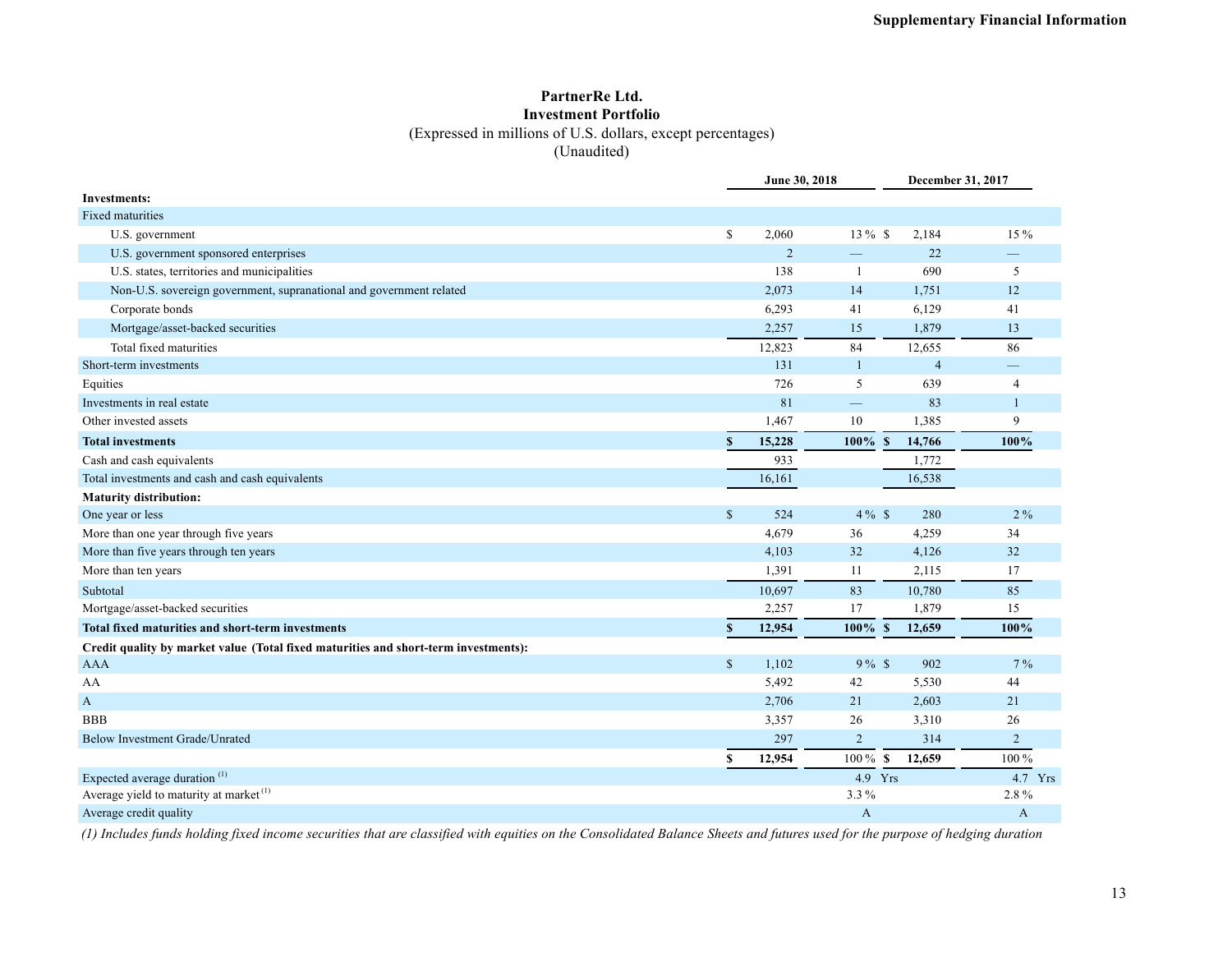## **PartnerRe Ltd. Distribution of Corporate Bonds**

(Expressed in thousands of U.S. dollars, except percentages)

(Unaudited)

#### **June 30, 2018**

|                                                    |               | <b>Fair Value</b> | Percentage of<br><b>Fair Value of</b><br><b>Corporate Bonds</b> |    | Percentage to<br><b>Invested Assets</b><br>and cash |    | Largest single issuer<br>as a percentage of<br><b>Invested Assets</b><br>and cash |    |                                        |    |              |
|----------------------------------------------------|---------------|-------------------|-----------------------------------------------------------------|----|-----------------------------------------------------|----|-----------------------------------------------------------------------------------|----|----------------------------------------|----|--------------|
| Distribution by sector - Corporate bonds           |               |                   |                                                                 |    |                                                     |    |                                                                                   |    |                                        |    |              |
| Consumer noncyclical                               | \$            | 1,392,705         | 22.1 %                                                          |    | 8.6%                                                |    | $1.4\%$                                                                           |    |                                        |    |              |
| Finance                                            |               | 1,183,479         | 18.8                                                            |    | 7.3                                                 |    | 0.9                                                                               |    |                                        |    |              |
| Industrials                                        |               | 628,653           | 10.0                                                            |    | 3.9                                                 |    | 0.3                                                                               |    |                                        |    |              |
| Energy                                             |               | 573,698           | 9.1                                                             |    | 3.6                                                 |    | 0.3                                                                               |    |                                        |    |              |
| Consumer cyclical                                  |               | 515,663           | 8.2                                                             |    | 3.2                                                 |    | 0.7                                                                               |    |                                        |    |              |
| Insurance                                          |               | 502,547           | 8.0                                                             |    | 3.1                                                 |    | 0.7                                                                               |    |                                        |    |              |
| Communications                                     |               | 446,159           | 7.1                                                             |    | 2.8                                                 |    | 0.6                                                                               |    |                                        |    |              |
| Real estate investment trusts                      |               | 297,995           | 4.7                                                             |    | 1.3                                                 |    | 0.4                                                                               |    |                                        |    |              |
| Utilities                                          |               | 273,607           | 4.3                                                             |    | 2.2                                                 |    | 0.1                                                                               |    |                                        |    |              |
| Basic materials                                    |               | 267,148           | 4.2                                                             |    | 1.7                                                 |    | 0.3                                                                               |    |                                        |    |              |
| Technology                                         |               | 117,921           | 1.9                                                             |    | 0.7                                                 |    | 0.2                                                                               |    |                                        |    |              |
| Government guaranteed corporate debt               |               | 66,789            | 1.1                                                             |    | 0.4                                                 |    | 0.4                                                                               |    |                                        |    |              |
| Longevity and mortality bonds                      |               | 21,615            | 0.4                                                             |    | 0.1                                                 |    | 0.1                                                                               |    |                                        |    |              |
| Catastrophe bonds                                  |               | 3,555             | 0.1                                                             |    | $\hspace{0.05cm}$                                   |    | $\overline{\phantom{0}}$                                                          |    |                                        |    |              |
| Diversified                                        |               | 1,081             | $\overline{\phantom{a}}$                                        |    | $\qquad \qquad$                                     |    | $\overline{\phantom{0}}$                                                          |    |                                        |    |              |
| <b>Total Corporate bonds</b>                       | $\mathbf{s}$  | 6,292,615         | 100.0%                                                          |    | 38.9%                                               |    |                                                                                   |    |                                        |    |              |
| <b>Finance sector - Corporate bonds</b>            |               |                   |                                                                 |    |                                                     |    |                                                                                   |    |                                        |    |              |
| <b>Banks</b>                                       | $\mathcal{S}$ | 678,321           | 10.8%                                                           |    | $4.2\%$                                             |    |                                                                                   |    |                                        |    |              |
| Investment banking and brokerage                   |               | 273,706           | 4.3                                                             |    | 1.7                                                 |    |                                                                                   |    |                                        |    |              |
| <b>Financial services</b>                          |               | 141,853           | 2.3                                                             |    | 0.9                                                 |    |                                                                                   |    |                                        |    |              |
| Other                                              |               | 89,599            | 1.4                                                             |    | 0.5                                                 |    |                                                                                   |    |                                        |    |              |
| <b>Total finance sector - Corporate bonds</b>      | $\mathbf{s}$  | 1,183,479         | 18.8%                                                           |    | 7.3%                                                |    |                                                                                   |    |                                        |    |              |
|                                                    |               | <b>AAA</b>        | AA                                                              |    | A                                                   |    | <b>BBB</b>                                                                        |    | <b>Non-Investment</b><br>Grade/Unrated |    | <b>Total</b> |
| Credit quality of finance sector - Corporate bonds |               |                   |                                                                 |    |                                                     |    |                                                                                   |    |                                        |    |              |
| <b>Banks</b>                                       | \$            |                   | \$<br>9,282                                                     | \$ | 402,230                                             | \$ | 266,809                                                                           | \$ |                                        | \$ | 678,321      |
| Investment banking and brokerage                   |               |                   | 13,087                                                          |    | 65,871                                              |    | 194,747                                                                           |    | $\overline{1}$                         |    | 273,706      |
| Financial services                                 |               | 1,180             | 70,045                                                          |    | 19,477                                              |    | 50,010                                                                            |    | 1,141                                  |    | 141,853      |
| Other                                              |               |                   | 3,588                                                           |    | 43,101                                              |    | 42,910                                                                            |    |                                        |    | 89,599       |
| <b>Total finance sector - Corporate bonds</b>      | \$            | 1,180             | \$<br>96,002                                                    | S  | 530,679                                             | S. | 554,476                                                                           | S  | 1,142                                  | S  | 1,183,479    |
| % of total                                         |               | $0.1\%$           | 8.1%                                                            |    | 44.8%                                               |    | 46.9%                                                                             |    | $0.1\%$                                |    | 100.0%       |

*Concentration of investment risk - The top 10 Corporate bond issuers account for 18.8% of the Company's total corporate bonds. The single largest issuer accounts for 3.6% of the Company's total Corporate bonds and is included in the consumer noncyclical sector above.*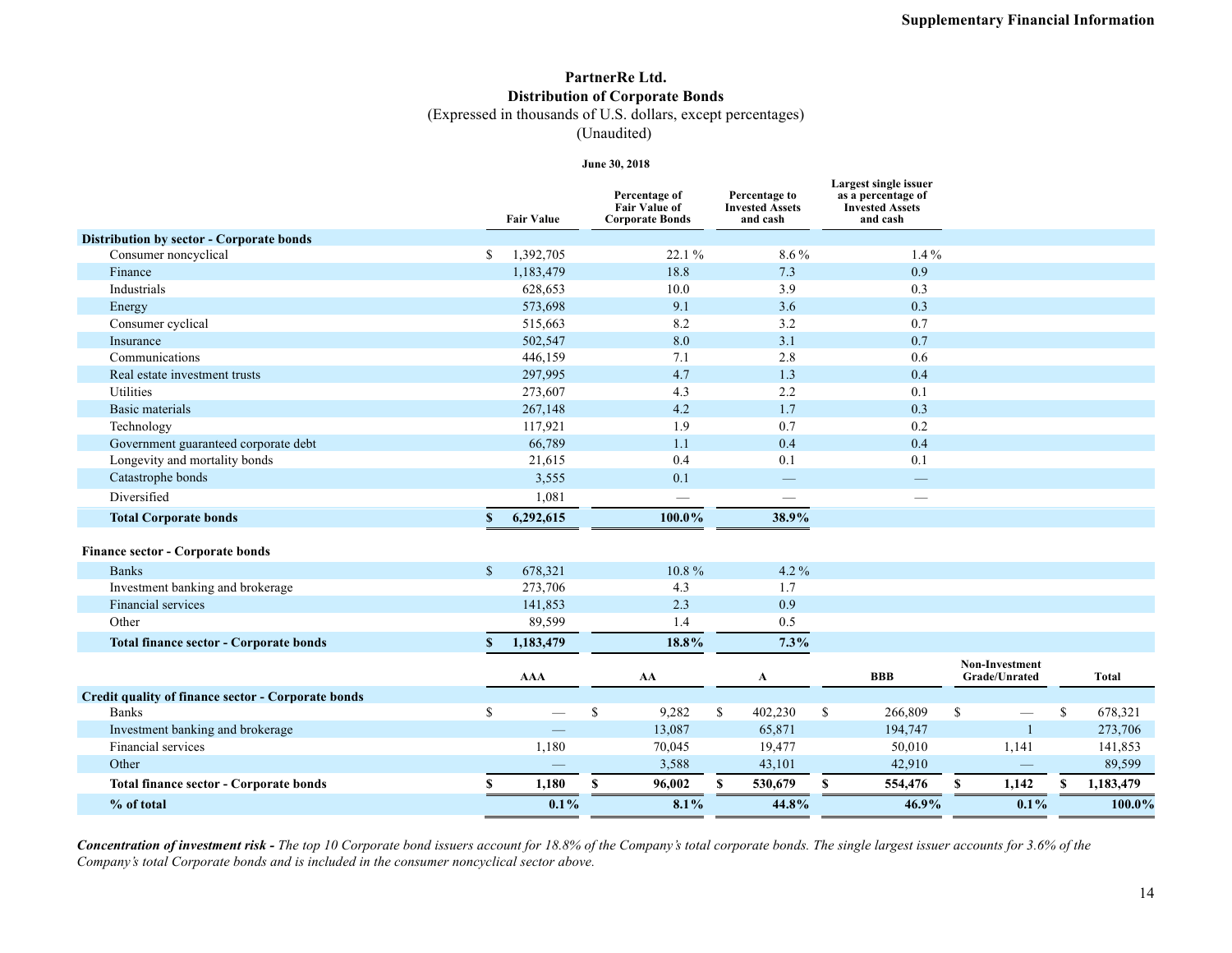#### **PartnerRe Ltd. Analysis of Non-Life Reserves** (Expressed in thousands of U.S. dollars)

(Unaudited)

|                                                             |              | As at and for the three months ended |                           |               |               | As at and for the six months ended |                           |               |  |  |
|-------------------------------------------------------------|--------------|--------------------------------------|---------------------------|---------------|---------------|------------------------------------|---------------------------|---------------|--|--|
|                                                             |              | June 30, 2018                        |                           | June 30, 2017 |               | June 30, 2018                      |                           | June 30, 2017 |  |  |
| Reconciliation of beginning and ending non-life reserves:   |              |                                      |                           |               |               |                                    |                           |               |  |  |
| Gross liability at beginning of period                      | \$           | 9,613,443                            | \$                        | 9,044,854     | <sup>\$</sup> | 9,710,457                          | \$                        | 8,985,434     |  |  |
| Reinsurance recoverable at beginning of period              |              | (611, 612)                           |                           | (273, 860)    |               | (688, 680)                         |                           | (266, 742)    |  |  |
| Net liability at beginning of period                        |              | 9,001,831                            |                           | 8,770,994     |               | 9,021,777                          |                           | 8,718,692     |  |  |
| Net incurred losses related to:                             |              |                                      |                           |               |               |                                    |                           |               |  |  |
| Current year                                                |              | 713,232                              |                           | 599,822       |               | 1,263,117                          |                           | 1,200,895     |  |  |
| Prior years                                                 |              | (28, 668)                            |                           | (110, 123)    |               | (69, 730)                          |                           | (196, 185)    |  |  |
|                                                             |              | 684,564                              |                           | 489,699       |               | 1,193,387                          |                           | 1,004,710     |  |  |
| Change in reserve agreement <sup>(1)</sup>                  |              |                                      |                           | (6)           |               | 6,572                              |                           | 7,494         |  |  |
| Net losses paid                                             |              | (686, 725)                           |                           | (564, 735)    |               | (1,331,024)                        |                           | (1, 136, 297) |  |  |
| Effects of foreign exchange rate changes                    |              | (243,391)                            |                           | 173,086       |               | (134, 433)                         |                           | 274,439       |  |  |
| Net liability at end of period                              |              | 8,756,279                            |                           | 8,869,038     |               | 8,756,279                          |                           | 8,869,038     |  |  |
| Reinsurance recoverable at end of period                    |              | 557,198                              |                           | 327,428       |               | 557,198                            |                           | 327,428       |  |  |
| Gross liability at end of period                            | \$           | 9,313,477                            | S                         | 9,196,466     | <sup>\$</sup> | 9,313,477                          | \$                        | 9,196,466     |  |  |
| Breakdown of gross liability at end of period:              |              |                                      |                           |               |               |                                    |                           |               |  |  |
| Case reserves                                               | $\mathbb{S}$ | 4,114,821                            | $\boldsymbol{\mathsf{S}}$ | 4,063,374     | $\mathbb{S}$  | 4,114,821                          | $\boldsymbol{\mathsf{S}}$ | 4,063,374     |  |  |
| Additional case reserves                                    |              | 170,978                              |                           | 159,895       |               | 170,978                            |                           | 159,895       |  |  |
| Incurred but not reported reserves                          |              | 5,027,678                            |                           | 4,973,197     |               | 5,027,678                          |                           | 4,973,197     |  |  |
| Gross liability at end of period                            | S            | 9,313,477                            | S                         | 9,196,466     | S             | 9,313,477                          | S                         | 9,196,466     |  |  |
| Gross liability at end of period by Non-life segment:       |              |                                      |                           |               |               |                                    |                           |               |  |  |
| P&C                                                         |              | 6,500,456                            |                           | 6,305,478     |               | 6,500,456                          |                           | 6,305,478     |  |  |
| Specialty                                                   |              | 2,813,021                            |                           | 2,890,988     |               | 2,813,021                          |                           | 2,890,988     |  |  |
| Gross liability at end of period                            | \$           | 9,313,477                            | S                         | 9,196,466     | <sup>\$</sup> | 9,313,477                          | S                         | 9,196,466     |  |  |
| Unrecognized time value of non-life reserves <sup>(2)</sup> | $\mathbf{s}$ | 662,901                              | $\mathbf{s}$              | 472,683       | $\mathbf{s}$  | 662,901                            | $\mathbf{s}$              | 472,683       |  |  |
| Non-life paid loss ratio data:                              |              |                                      |                           |               |               |                                    |                           |               |  |  |
| Non-life paid losses to incurred losses ratio               |              | 100.3%                               |                           | 115.3%        |               | 111.5%                             |                           | 113.1%        |  |  |
| Non-life paid losses to net premiums earned ratio           |              | 65.6%                                |                           | 64.6%         |               | 71.3%                              |                           | 69.4%         |  |  |

*(1) The change in the reserve agreement is due to (adverse) favorable development on Paris Re's reserves which are guaranteed by Axa under the reserve agreement.*

(2) The unrecognized time value, or discount, is the difference between the undiscounted liability for non-life reserves recorded and the discounted amount of these reserves. This discount is *calculated by applying appropriate risk-free rates by currency and duration to the underlying non-life reserves.*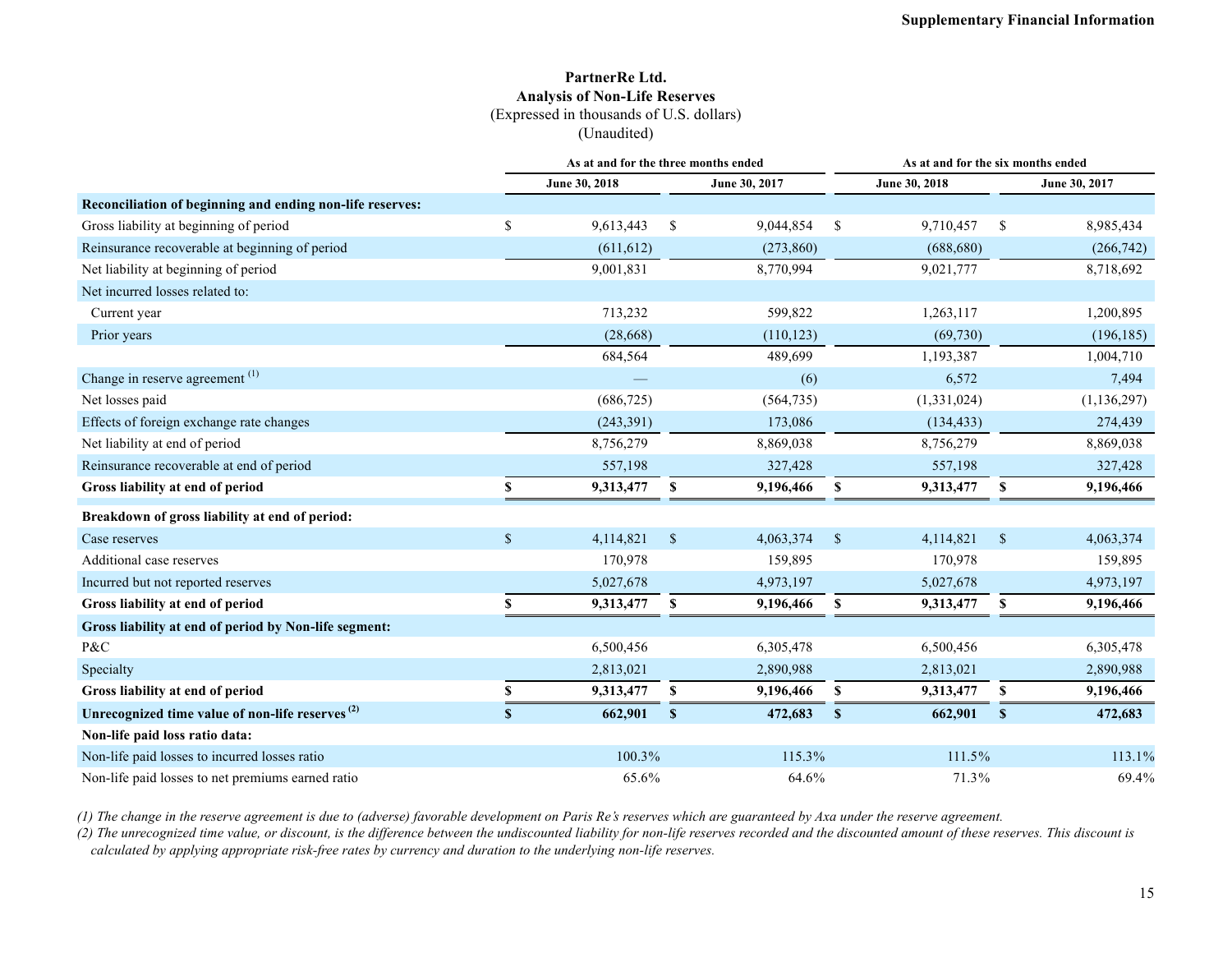#### **PartnerRe Ltd. Analysis of Life and Health Reserves** (Expressed in thousands of U.S. dollars)

(Unaudited)

|                                                                  | As at and for the three months ended |               |              |    | As at and for the six months ended |   |               |
|------------------------------------------------------------------|--------------------------------------|---------------|--------------|----|------------------------------------|---|---------------|
|                                                                  | June 30, 2018                        | June 30, 2017 |              |    | June 30, 2018                      |   | June 30, 2017 |
| Reconciliation of beginning and ending life and health reserves: |                                      |               |              |    |                                    |   |               |
| Gross liability at beginning of period                           | \$<br>2,571,678 \$                   |               | 2,069,083 \$ |    | 2,490,474 \$                       |   | 1,984,096     |
| Reinsurance recoverable at beginning of period                   | (37,969)                             |               | (29, 585)    |    | (40,605)                           |   | (31,372)      |
| Net liability at beginning of period                             | 2,533,709                            |               | 2,039,498    |    | 2,449,869                          |   | 1,952,724     |
| Liability acquired related to the acquisition of Aurigen         |                                      |               | 67,916       |    |                                    |   | 67,916        |
| Net incurred losses                                              | 355,030                              |               | 316,717      |    | 675,102                            |   | 568,855       |
| Net losses paid                                                  | (312,603)                            |               | (263, 802)   |    | (599, 129)                         |   | (472, 405)    |
| Effects of foreign exchange rate changes                         | (115, 159)                           |               | 75,953       |    | (64, 865)                          |   | 119,192       |
| Net liability at end of period                                   | 2,460,977                            |               | 2,236,282    |    | 2,460,977                          |   | 2,236,282     |
| Reinsurance recoverable at end of period                         | 49,261                               |               | 35,041       |    | 49,261                             |   | 35,041        |
| Gross liability at end of period                                 | 2,510,238                            |               | 2,271,323    | -S | 2,510,238                          | S | 2,271,323     |
| Life value in force $^{(1)}$                                     | \$<br>331,000 \$                     |               | 255,500 \$   |    | 331,000 \$                         |   | 255,500       |

*(1) The life value in force (Life VIF) is the present value of the profits that will emerge from life policies over time and is comprised of the present value of future after-tax profits, and takes into consideration the cost of capital. The Company's Life VIF is calculated on a going concern basis and is the sum of (i) present value of future profits on a U.S. GAAP basis which represents the net present value of projected after-tax cash flows based on Life reserves, net of deferred acquisition costs and gross of value of business acquired; (ii) cost of non-hedgeable risks; (iii) frictional costs; (iv) time value of options and guarantees; and (v) cost of non-economic excess encumbered capital.*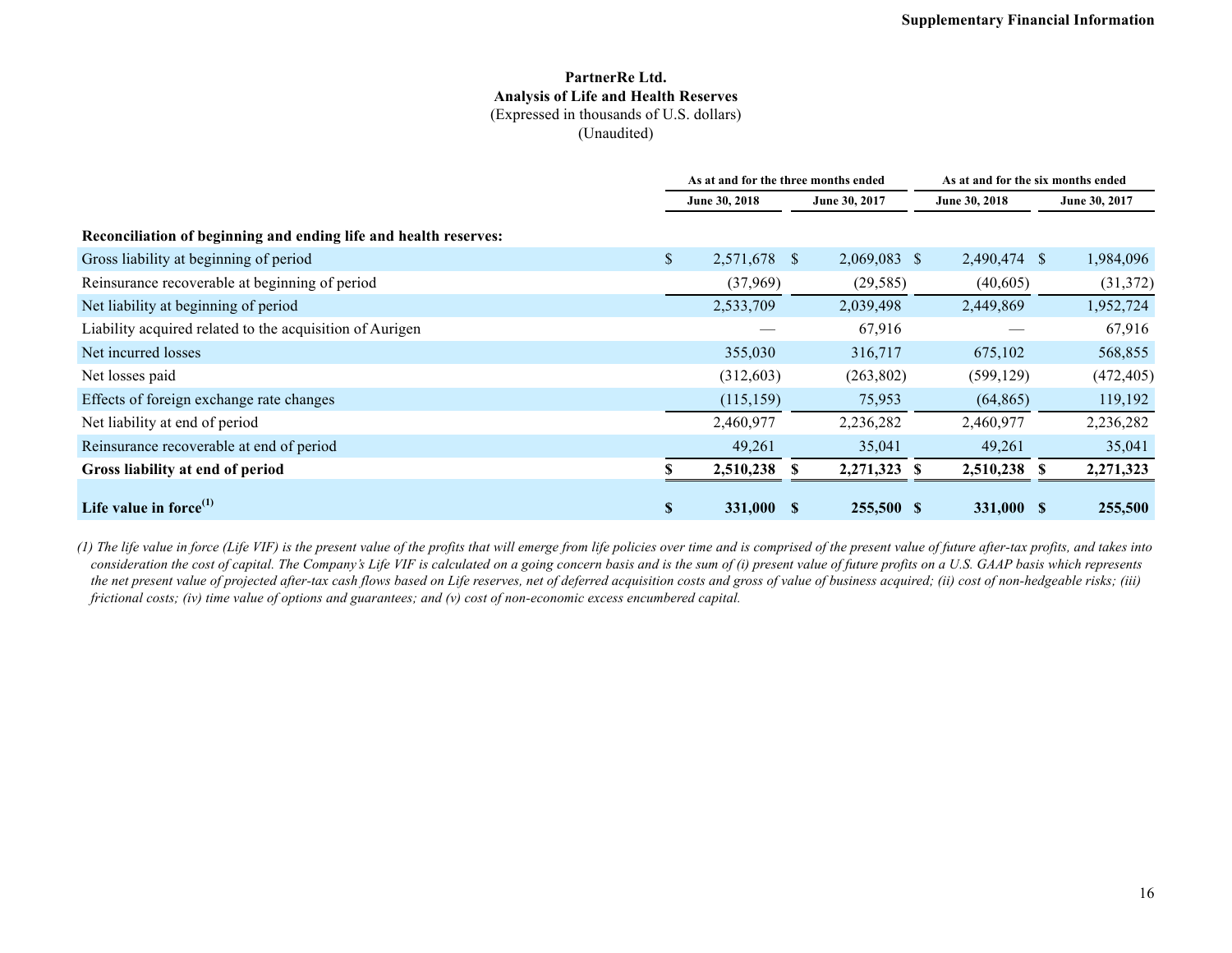#### **PartnerRe Ltd. Natural Catastrophe Probable Maximum Losses (PMLs)** (Expressed in millions of U.S. dollars) (Unaudited)

#### **Single occurrence estimated net PML exposure**

|                  |            | June 30, 2018          |     |                        | March 31, 2018                                         |  |  |
|------------------|------------|------------------------|-----|------------------------|--------------------------------------------------------|--|--|
| Zone             | Peril      | $1-in-250$<br>year PML |     | $1-in-250$<br>year PML | $1-in-500$<br>year PML<br>(Earthquake)<br>perils only) |  |  |
| U.S. Southeast   | Hurricane  | \$<br>481              | \$  | 501                    |                                                        |  |  |
| U.S. Northeast   | Hurricane  | 568                    |     | 595                    |                                                        |  |  |
| U.S. Gulf Coast  | Hurricane  | 525                    |     | 548                    |                                                        |  |  |
| Caribbean        | Hurricane  | 180                    |     | 180                    |                                                        |  |  |
| Europe           | Windstorm  | 377                    |     | 377                    |                                                        |  |  |
| Japan            | Typhoon    | 202                    |     | 183                    |                                                        |  |  |
| California       | Earthquake | 460S                   | 696 | 495 \$                 | 722                                                    |  |  |
| British Columbia | Earthquake | 154                    | 313 | 154                    | 313                                                    |  |  |
| Japan            | Earthquake | 279                    | 316 | 269                    | 297                                                    |  |  |
| Australia        | Earthquake | 222                    | 278 | 222                    | 278                                                    |  |  |
| New Zealand      | Earthquake | 147                    | 220 | 147                    | 220                                                    |  |  |

*The PML estimates are pre-tax and net of retrocession and reinstatement premiums. The peril zones in this disclosure are major peril zones for the industry. The Company has exposures in other peril zones that can potentially generate losses greater than the PML estimates in this disclosure.*

*For more information regarding cautionary language related to the Natural Catastrophe PML disclosure and the forward-looking statements, as well as uncertainties and limitations associated with certain assumptions and the methodology used, refer to the Company's natural catastrophe PML information and definitions in the Company's Annual Report on Form 20-F for the year ended December 31, 2017 (see Risk Management—Natural Catastrophe PML in Item 4 of the 20-F).*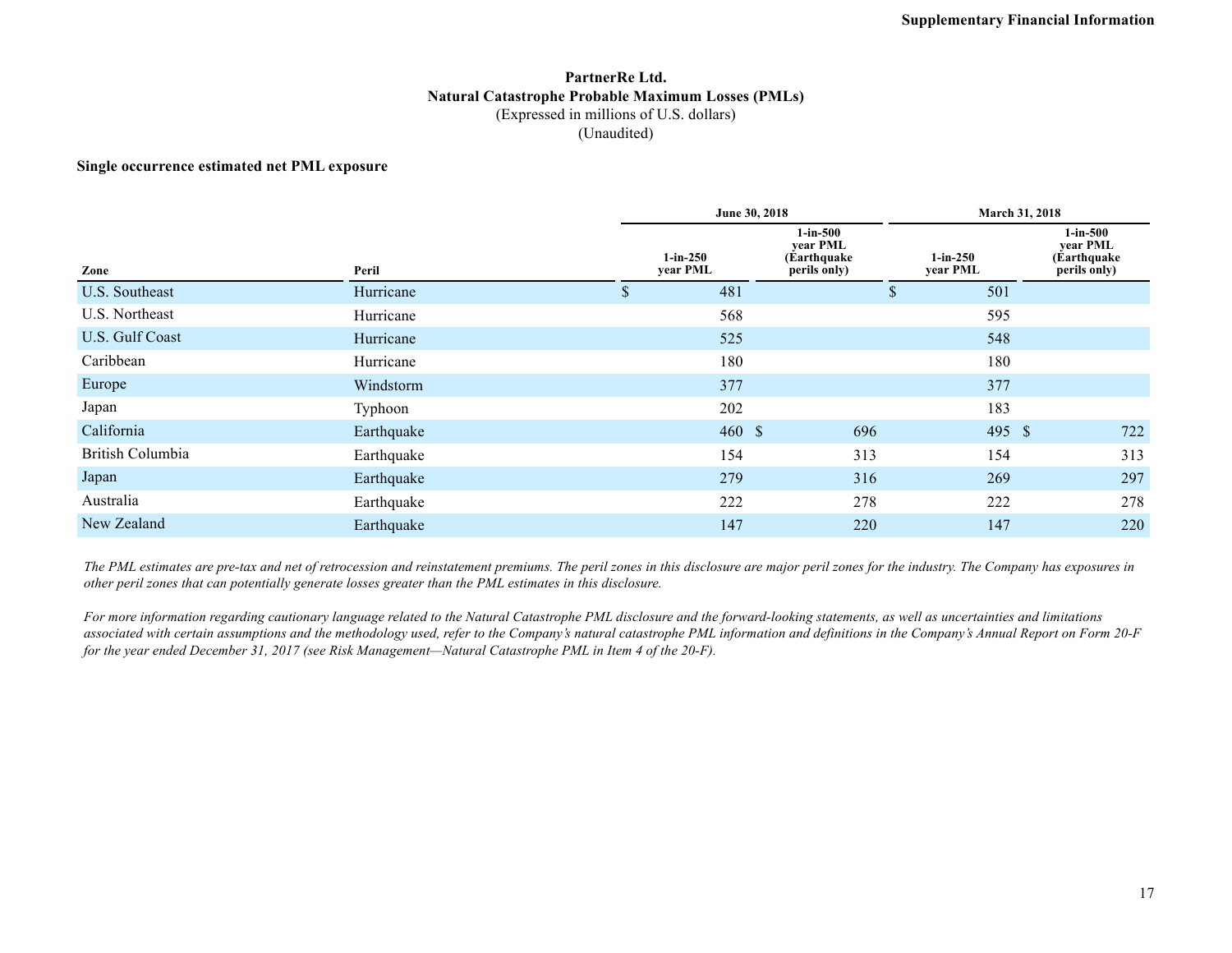#### **PartnerRe Ltd. Return on Common Shareholder's Equity (ROE)** (in thousands of U.S. dollars, except percentages)

(Unaudited)

|                                            |         | For the three months ended |         |                    | For the six months ended |                    |         |                    |  |
|--------------------------------------------|---------|----------------------------|---------|--------------------|--------------------------|--------------------|---------|--------------------|--|
|                                            |         | June 30, 2018              |         | June 30, 2017      |                          | June 30, 2018      |         | June 30, 2017      |  |
|                                            |         | ROE <sup>(1)</sup>         |         | ROE <sup>(1)</sup> |                          | ROE <sup>(1)</sup> |         | ROE <sup>(1)</sup> |  |
| Net income available to common shareholder | 124,714 | 8.4%                       | 191.164 | $12.6\%$           | 4,964                    | $0.2\%$            | 229,363 | 7.6%               |  |

*(1) ROE is calculated as net income or loss attributable to common shareholder divided by average common shareholder's equity, annualized for the period. Average common shareholder's equity is calculated using the sum of the beginning of period and end of period common shareholder's equity divided by two.*

|                                                    | For the three months ended |               | For the six months ended |               |
|----------------------------------------------------|----------------------------|---------------|--------------------------|---------------|
| Calculation of average common shareholder's equity | June 30, 2018              | June 30, 2017 | <b>June 30, 2018</b>     | June 30, 2017 |
| Beginning of period common shareholder's equity    | 5,857,007                  | 6,007,536     | 6.040.885                | 5,983,685     |
| End of period common shareholder's equity          | 5,955,882                  | 6.160.491     | 5.955.882                | 6,160,491     |
| Average common shareholder's equity                | 5,906,445                  | 6,084,014     | 5,998,384                | 6,072,088     |